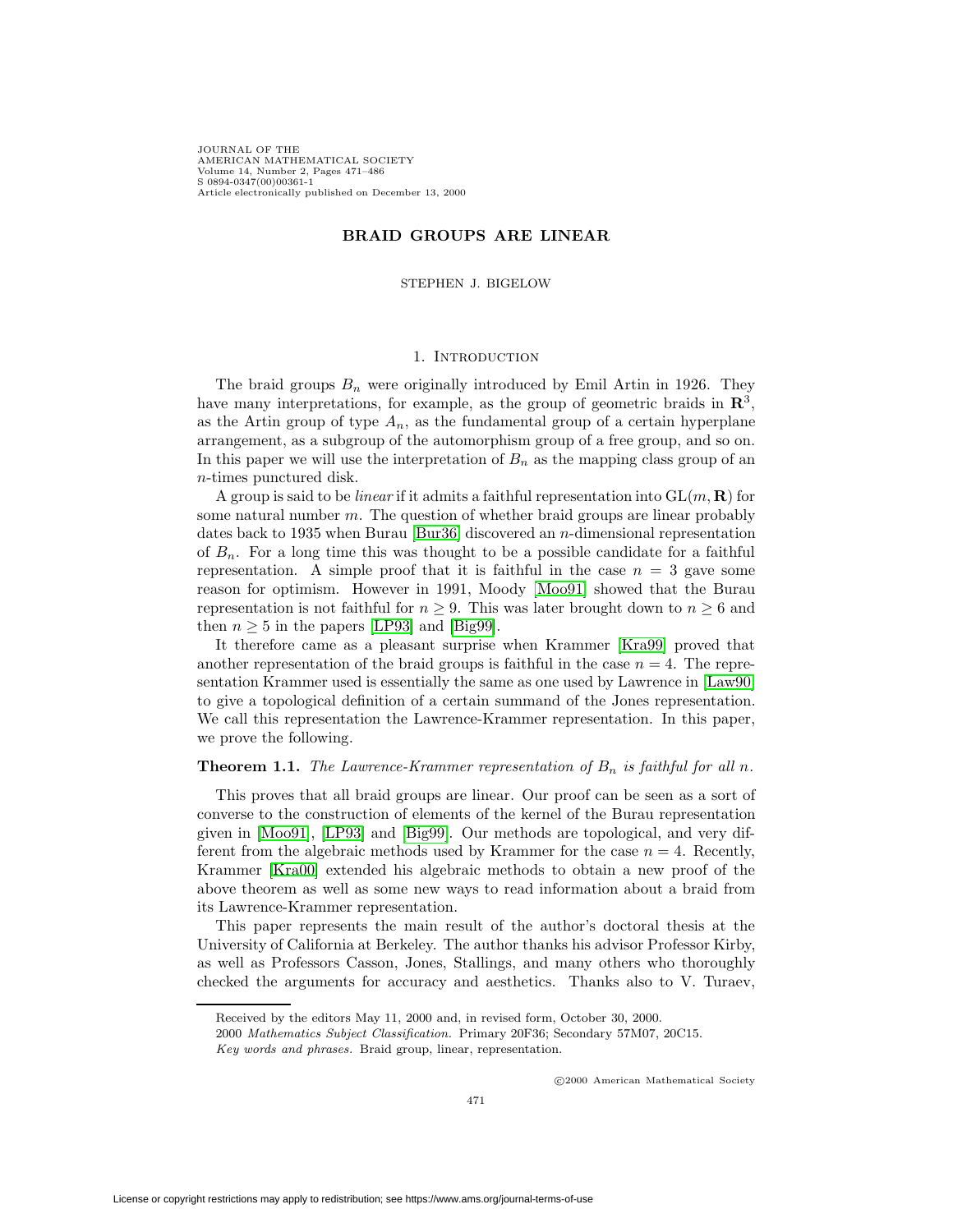whose survey paper [\[Tur\]](#page-15-6) filled some gaps in the exposition of an earlier draft of this paper.

1.1. **Outline.** In Section [1](#page-0-0) we define a certain covering space  $\tilde{C}$  of the configuration space  $C$  of unordered pairs of distinct points in the *n*-times punctured disk. The Lawrence-Krammer representation is defined to be the induced action of the braid group  $B_n$  on the second homology group of C.

In Section [2](#page-3-0) we define forks and noodles. These are one-dimensional objects in the disk designed to represent elements of the second homology and cohomology of C˜. We define an intersection pairing between a noodle and a fork. We prove that if F is a fork and  $\sigma$  is an element of the kernel of the Lawrence-Krammer representation, then F and  $\sigma(F)$  have the same pairing with any fixed noodle.

In Section [3](#page-8-0) we prove that the pairing between a noodle and a fork detects geometric intersection between the corresponding edges in the disk. We use this to show that a braid in the kernel of the Lawrence-Krammer representation must be trivial.

In Section [4](#page-11-0) we give an explicit description of the Lawrence-Krammer representation in terms of the action of generators of  $B_n$  on basis elements of  $H_2(\tilde{C})$ .

1.2. **Definitions.** Let D be an oriented disk in the complex plane. Fix a set  $P \subset D$ consisting of n distinct points  $p_1, \ldots, p_n$  in the interior of D. We will call these puncture points. Let  $\mathcal{H}(D, P)$  be the group of all homeomorphisms  $h: D \to D$  such that  $h(P) = P$  and h fixes  $\partial D$  pointwise. Let  $\mathcal{I}(D, P)$  be the group of all such homeomorphisms which are isotopic to the identity relative to  $\partial D \cup P$ . We define the braid group  $B_n$  to be the group  $\mathcal{H}(D, P)/\mathcal{I}(D, P)$ . See [\[Bir74\]](#page-14-1) for other equivalent definitions of these groups and a good introduction to their basic properties.

Let C denote the space of all unordered pairs of distinct points in  $D \setminus P$ . In other words,

$$
C = \frac{((D \setminus P) \times (D \setminus P)) \setminus \{(x, x)\}}{(x, y) \sim (y, x)}.
$$

Let  $d_1$  and  $d_2$  be distinct points in  $\partial D$ . Let  $c_0 = \{d_1, d_2\}$  be a basepoint for C. We now define a map  $\phi$  from  $\pi_1(C, c_0)$  to the free Abelian group with basis  $\{q, t\}$ . Let  $\alpha$  be a closed curve in C based at  $c_0$  representing an element [ $\alpha$ ] of  $\pi_1(C, c_0)$ . We can write  $\alpha$  in the form

$$
\alpha(s) = \{\alpha_1(s), \alpha_2(s)\}\
$$

for some arcs  $\alpha_1$  and  $\alpha_2$  in  $D \setminus P$ . Let

$$
a = \frac{1}{2\pi i} \sum_{j=1}^{n} \left( \int_{\alpha_1} \frac{dz}{z - p_j} + \int_{\alpha_2} \frac{dz}{z - p_j} \right).
$$

Let

$$
b = \frac{1}{\pi i} \int_{\alpha_1 - \alpha_2} \frac{dz}{z}.
$$

Let  $\phi([\alpha]) = q^a t^b$ .

This definition requires some explanation. If  $\alpha_1$  and  $\alpha_2$  are closed loops, then a is the sum of the winding numbers of  $\alpha_1$  and  $\alpha_2$  around each of the puncture points, and b is twice the winding number of  $\alpha_1$  and  $\alpha_2$  around each other. However  $\alpha_1$  and  $\alpha_2$  are not necessarily closed loops, but may "switch places". In this case,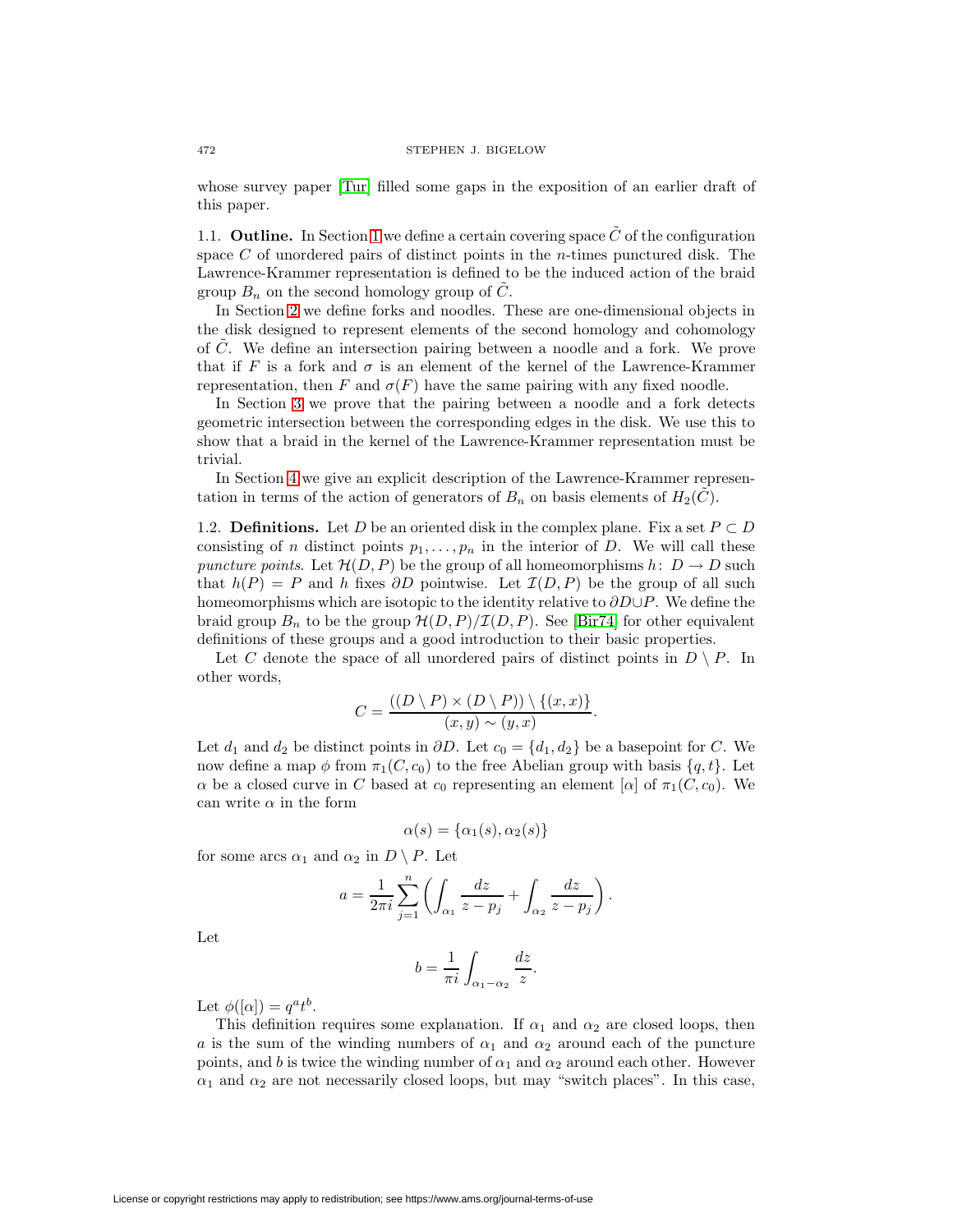a is the sum of the winding numbers of the closed loop  $\alpha_1 \alpha_2$  around each of the puncture points. Furthermore,  $\alpha_1 - \alpha_2$  satisfies

$$
(\alpha_1 - \alpha_2)(1) = -(\alpha_1 - \alpha_2)(0),
$$

which implies that b is an odd integer.

Let C be the covering space of C whose fundamental group is the kernel of  $\phi$ . Fix a lift  $\tilde{c}_0$  of  $c_0$  to  $\tilde{C}$ . Let  $\Lambda$  denote the ring  $\mathbf{Z}[q^{\pm 1}, t^{\pm 1}]$ . The homology group  $H_2(\tilde{C})$ can be considered as a  $\Lambda$ -module, where q and t act by covering transformations.

Any homeomorphism  $\sigma \in \mathcal{H}(D, P)$  induces a homeomorphism from C to itself, also denoted  $\sigma$ . It is easy to check that  $\sigma$  fixes  $c_0$  and the induced action of  $\sigma$  on  $\pi_1(C, c_0)$  satisfies  $\phi \sigma = \phi$ . Thus  $\sigma$  lifts uniquely to a map  $\tilde{\sigma}$  from C to itself which fixes  $\tilde{c}_0$ . Moreover, this lift  $\tilde{\sigma}$  commutes with the covering transformations q and t. It follows that the induced action  $\tilde{\sigma}_*$  of  $\tilde{\sigma}$  on  $H_2(C)$  is a  $\Lambda$ -module automorphism. The Lawrence-Krammer representation is the map from  $B_n$  to  $GL(H_2(\tilde{C}))$  taking  $[\sigma]$  to  $\tilde{\sigma}_*$ .

We will see in Section [4](#page-11-0) how to embed  $GL(H_2(\tilde{C}))$  into  $GL(\binom{n}{2}, \mathbf{R})$ . We therefore obtain a faithful  $\binom{n}{2}$ -dimensional representation of  $B_n$  over **R**.

In [\[Law90\]](#page-15-4), Lawrence defines a representation by a similar construction using the space of *ordered* k-tuples of distinct points in  $D \setminus P$ . In the case  $k = 2$ , the resulting representation is the same map from  $B_n$  to  $GL(H_2(C))$  as defined above, except that  $H_2(\tilde{C})$  is to be considered as a module over  $\mathbf{Z}[q^{\pm 1}, t^{\pm 2}]$ . As a result, the representation defined by Lawrence has degree  $n(n-1)$ , which is double that of the Lawrence-Krammer representation. The variable  $\alpha$  in [\[Law90\]](#page-15-4) corresponds to  $t^2$  in this paper.

In [\[Kra99\]](#page-15-3), Krammer defines a representation of  $B_n$  as the induced action on a module of formal Λ-linear combinations of forks modulo certain relations. These forks are of central importance in this paper, and will be defined in Section [2.](#page-3-0) Krammer's representation is the same as our Lawrence-Krammer representation except that the variable t in [\[Kra99\]](#page-15-3) corresponds to  $-t$  in this paper.

1.3. **Notation.** Throughout this paper, I will denote the interval [0, 1].

If  $\alpha$  and  $\beta$  are arcs in  $D \backslash P$  such  $\alpha(s) \neq \beta(s)$  for all  $s \in I$ , then denote by  $\{\alpha, \beta\}$ the arc in  $C$  given by

$$
\{\alpha,\beta\}(s) = \{\alpha(s),\beta(s)\}.
$$

If y is a point in  $D \setminus P$  and  $\alpha$  is an arc in  $D \setminus (P \cup \{y\})$ , then denote by  $\{\alpha, y\}$  the arc in  $C$  given by

$$
\{\alpha, y\}(s) = \{\alpha(s), y\}.
$$

The same arc can also be denoted by  $\{y, \alpha\}.$ 

If  $g$  and  $h$  are elements of a group, then we use the notation

$$
g^h = h^{-1}gh
$$

and

$$
[g,h] = g^{-1}h^{-1}gh.
$$

Braids compose from right to left. Arcs compose from left to right.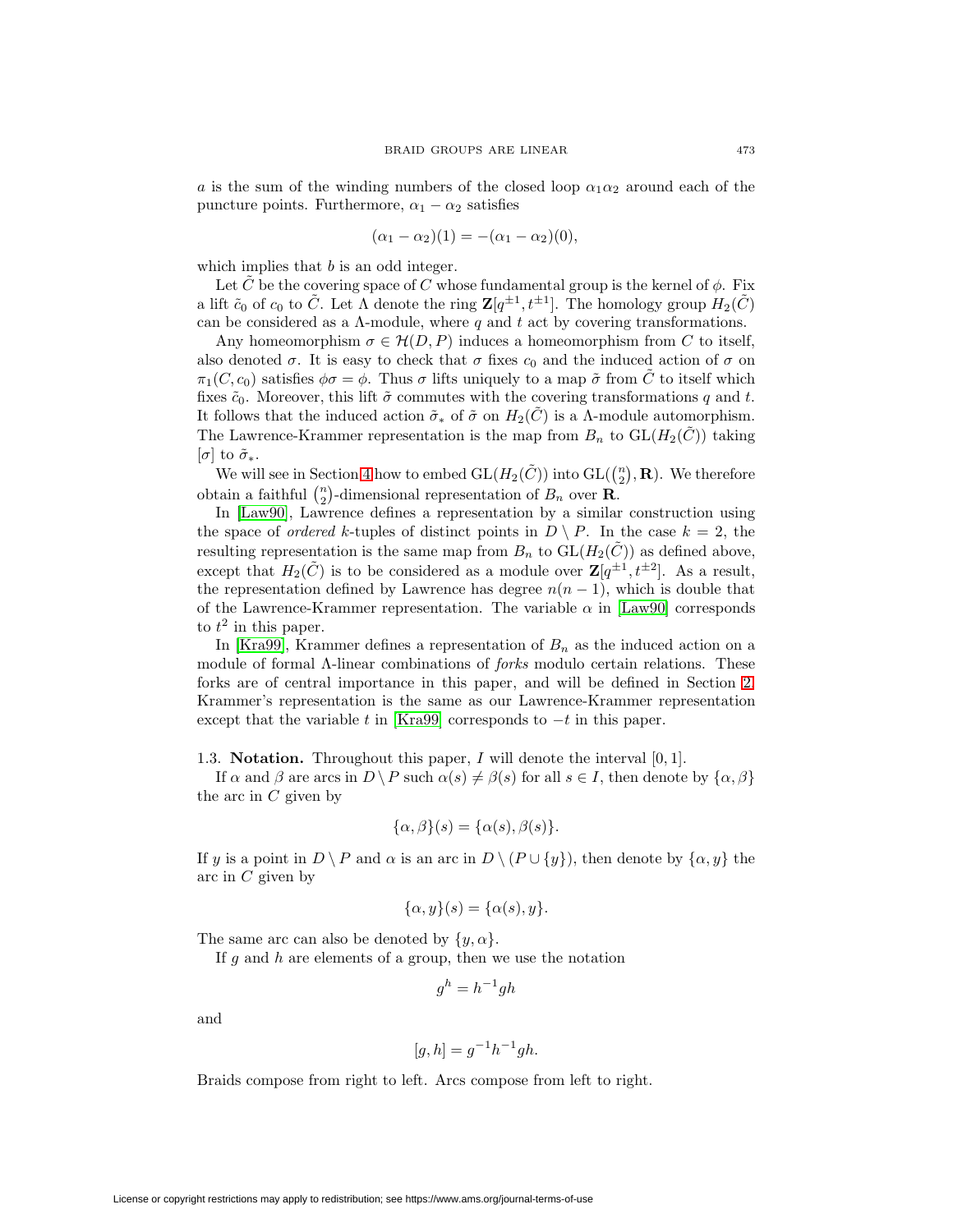

<span id="page-3-1"></span>FIGURE 1. A fork  $F$  and a parallel copy  $F'$ .

## 2. Forks and noodles

<span id="page-3-0"></span>In this section we define forks and noodles and a pairing between them. The idea of using a fork to represent an element of  $H_2(\tilde{C})$  is due to Krammer [\[Kra99\]](#page-15-3).

A fork is an embedded tree  $F \subset D$  with four vertices  $d_1, p_i, p_j$  and z such that  $F \cap \partial D = \{d_1\}, F \cap P = \{p_i, p_j\}, \text{ and all three edges have } z \text{ as a vertex. The edge }$ containing  $d_1$  is called the *handle* of F. The union of the other two edges is a single edge, which we call the time edge of F and denote by  $T(F)$ . We orient  $T(F)$  in such a way that the handle of F lies to the right of  $T(F)$ .

For a given fork  $F$  we can define a *parallel copy* of  $F$  to be an embedded tree  $F'$  as shown in Figure [1.](#page-3-1) The five puncture points at the top of the figure may be replaced by any number, and any orientation-preserving self-homeomorphism may be applied to the entire disk. The tine edge  $T(F')$  of F' is defined analogously to that of F.

For any fork F, we define a surface  $\tilde{\Sigma}(F)$  in  $\tilde{C}$  as follows. Let F' be a parallel copy of F. Let z be the vertex contained in all three edges of F, and let  $z'$  be the vertex contained in all three edges of F'. Define a surface  $\Sigma(F)$  in C to be the set of all points which can be written in the form  $\{x, y\}$ , where  $x \in T(F) \setminus P$  and  $y \in T(F') \setminus P$ . Let  $\beta_1$  be an arc from  $d_1$  to z along the handle of F and let  $\beta_2$ be an arc from  $d_2$  to  $z'$  along the handle of  $F'$ . Let  $\tilde{\beta}$  be the lift of  $\{\beta_1, \beta_2\}$  to  $\tilde{C}$ beginning at  $\tilde{c}_0$ . Let  $\tilde{\Sigma}(F)$  be the lift of  $\Sigma(F)$  to  $\tilde{C}$  which contains  $\tilde{\beta}(1)$ .

There is an obvious homeomorphism from  $\Sigma(F)$  to the interior of the square  $T(F) \times T(F')$ . The orientations on  $T(F)$  and  $T(F')$  give rise to an orientation on  $T(F) \times T(F')$ , and hence on  $\Sigma(F)$ . This lifts to an orientation on  $\tilde{\Sigma}(F)$ .

A noodle is an embedded edge  $N \subset D \setminus P$  with endpoints  $d_1$  and  $d_2$ . Orient N so that it goes from  $d_1$  to  $d_2$ . For a given noodle N we define the surface  $\Sigma(N)$ to be the set of points  $\{x, y\} \in C$  such that x and y are distinct points in N. Let  $\Sigma(N)$  be the lift of  $\Sigma(N)$  to C which contains  $\tilde{c}_0$ .

There is an obvious homeomorphism from  $\Sigma(N)$  to the subset of  $N \times N$  consisting of those points  $(x, y)$  such that  $d_1$  is closer to x than it is to y along N. The orientation on N gives rise to an orientation on  $N \times N$ , and hence on  $\Sigma(N)$ . This lifts to an orientation on  $\tilde{\Sigma}(N)$ .

2.1. **A pairing.** Let N be a noodle and let F be a fork. We use the surfaces  $\tilde{\Sigma}(N)$ and  $\Sigma(F)$  to define an element  $\langle N, F \rangle$  of  $\Lambda$  as follows.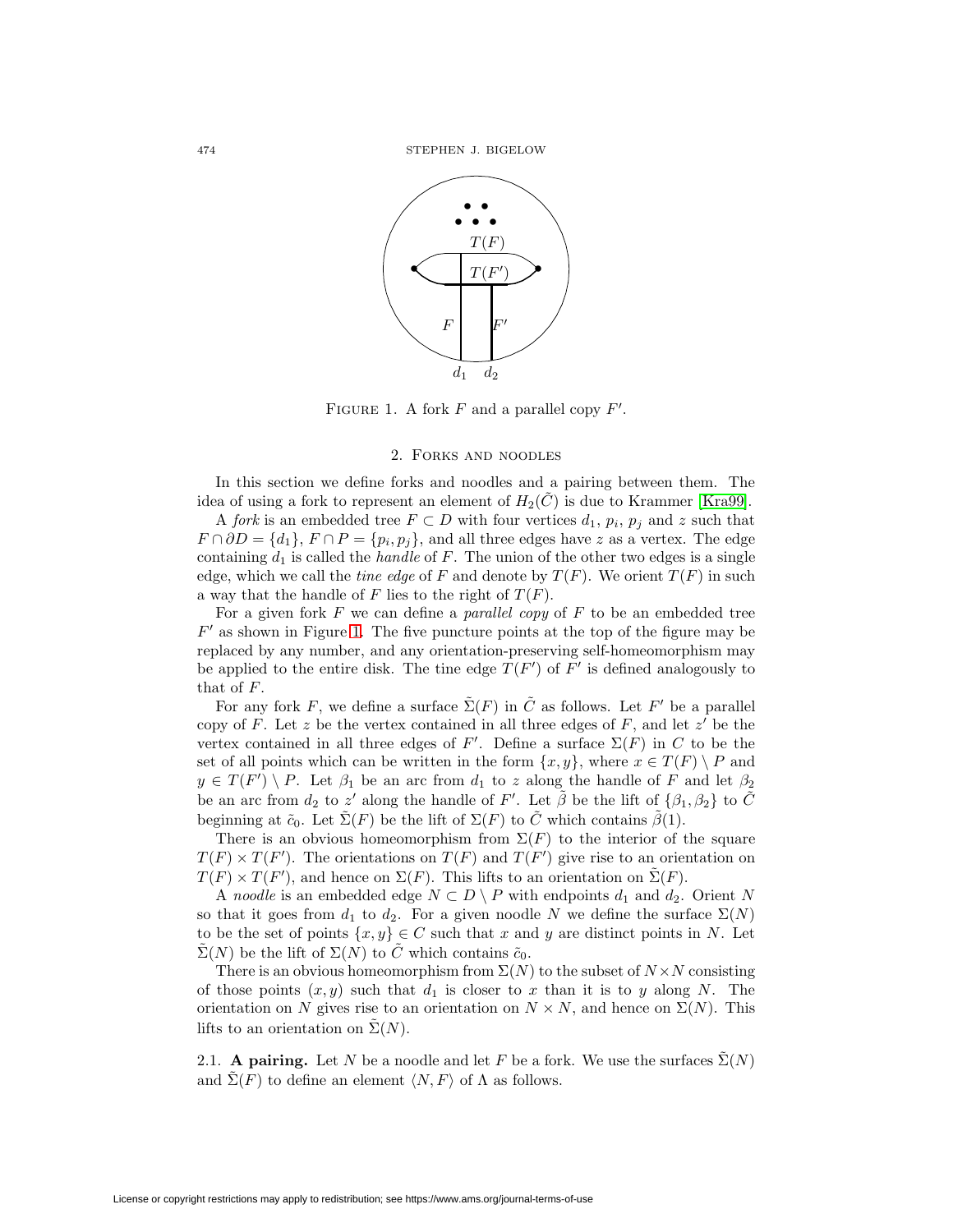If necessary, apply a preliminary isotopy so that  $T(F)$  intersects N transversely. Let  $z_1, \ldots, z_l$  denote the points of intersection between N and  $T(F)$ . Let F' be a parallel copy of F such that  $T(F')$  intersects N transversely at  $z'_1, \ldots, z'_l$ , where  $z_i$ and  $z_i'$  are joined by a short arc in N which lies in the narrow strip bounded by  $T(F)$  and  $T(F')$ . For  $i, j = 1, \ldots, l$ , there exists a unique monomial  $m_{i,j} = q^{a_{i,j}} t^{b_{i,j}}$ such that  $m_{i,j}\tilde{\Sigma}(N)$  intersects  $\tilde{\Sigma}(F)$  at a point lying over  $\{z_i, z'_j\} \in C$ . Let  $\epsilon_{i,j}$  be the sign of that intersection. Then we define the *pairing* between  $N$  and  $F$  as

$$
\langle N, F \rangle = \sum_{i=1}^{l} \sum_{j=1}^{l} \epsilon_{i,j} m_{i,j}.
$$

We need to prove that this does not depend on our choice of preliminary isotopy of F. First we describe how to explicitly compute the pairing.

We compute  $m_{i,j}$  as follows. Define the following embedded arcs in  $D \setminus P$ .

- $\alpha_1$  from  $d_1$  to z along the handle of F,
- $\alpha_2$  from  $d_2$  to  $z'$  along the handle of  $F'$ ,
- $\beta_1$  from z to  $z_i$  along  $T(F)$ ,
- $\beta_2$  from z' to z'<sub>j</sub> along  $T(F')$ ,
- $\gamma_1$  from  $z_i$  to  $d_k$  along N, where  $k \in \{1,2\}$  is such that  $\gamma_1$  does not pass through  $z'_j$ ,
- $\gamma_2$  from  $z'_j$  to  $d_{k'}$  along N, where  $k' \in \{1, 2\}$  is such that  $\gamma_2$  does not pass through  $z_i$ .

Consider the following arc in C:

$$
\delta_{i,j} = {\alpha_1, \alpha_2} {\beta_1, \beta_2} {\gamma_1, \gamma_2}.
$$

Let  $\tilde{\delta}_{i,j}$  be the lift of  $\delta_{i,j}$  beginning at  $\tilde{c}_0$ . This goes first to  $\tilde{\Sigma}(F)$ , then to the lift of  $\{z_i, z'_j\}$  which lies in  $\tilde{\Sigma}(F) \cap m_{i,j} \tilde{\Sigma}(N)$ , and finally to  $m_{i,j} \tilde{c}_0$ . Thus  $\tilde{\delta}_{i,j}$  goes from  $\tilde{c}_0$  to  $m_{i,j}\tilde{c}_0$ , so

$$
m_{i,j} = \phi(\delta_{i,j}).
$$

We now compute  $\epsilon_{i,j}$ . This is the sign of the intersection of  $\Sigma(N)$  with  $\Sigma(F)$  at the point  $\{z_i, z'_j\}$ . A direct computation using our choice of orientations for  $\Sigma(N)$ and  $\Sigma(F)$  shows that  $\epsilon_{i,j} = -abc$ , where

- *a* is the sign of the intersection of N and  $T(F)$  at  $z_i$ ,
- b is the sign of the intersection of N and  $T(F')$  at  $z'_{j}$ ,
- c is 1 if  $d_1$  is closer to  $z_i$  than it is to  $z'_j$  along N, and  $-1$  otherwise.

Now  $b_{i,j}$  is odd if and only if the two points switch places in the path  $\delta_{i,j}$ . This happens if and only if  $d_1$  is closer to  $z'_j$  than it is to  $z_i$  along N. Thus  $c = (-1)^{b_{i,j}}$ . Similarly,  $b_{i,i}$  is odd if and only if  $d_1$  is closer to  $z'_i$  than it is to  $z_i$  along N. This happens if and only if the intersection between N and  $T(F)$  at  $z_i$  is negative. Thus  $a = (-1)^{b_{i,i}}$ . Similarly  $b = (-1)^{b_{j,j}}$ . We conclude that

<span id="page-4-0"></span>(1) 
$$
\epsilon_{i,j} = -(-1)^{b_{i,i} + b_{j,j} + b_{i,j}}.
$$

The following will be useful later.

<span id="page-4-1"></span>**Lemma 2.1.**  $a_{i,j} = (a_{i,i} + a_{j,j})/2$ .

*Proof.* For  $i = 1, ..., l$  let  $\xi_i$  be the arc in  $D \setminus P$  which goes from  $d_1$  to  $z_i$  in F and then back to  $d_1$  in N. Let  $a_i$  be the sum of the winding numbers of  $\xi_i$  around each of the puncture points. Let  $\xi$  be the arc in  $D \setminus P$  which goes from  $d_1$  to  $d_2$  along N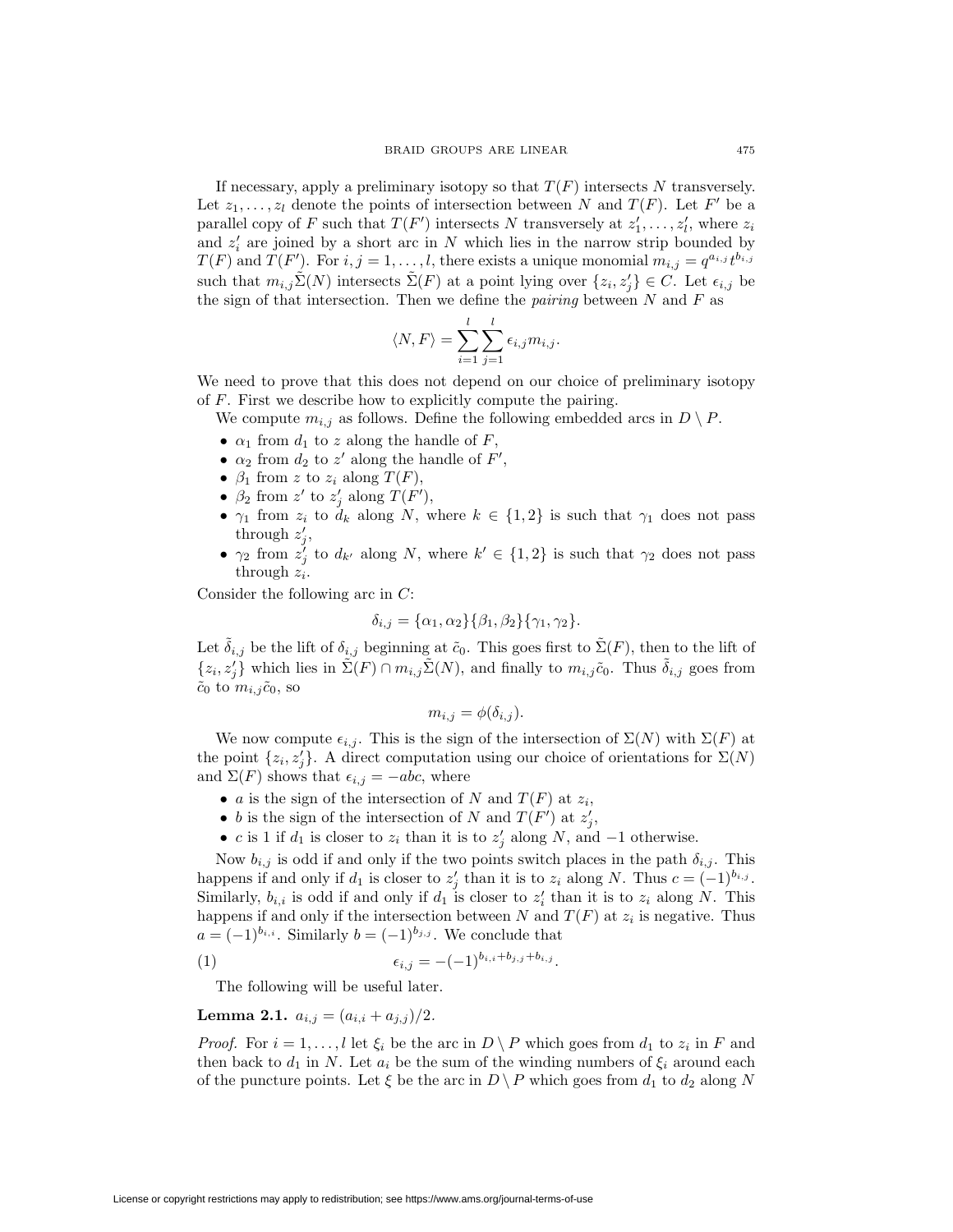and then back to  $d_1$  counterclockwise around  $\partial D$ . Let a be the sum of the winding numbers of  $\xi$  around each of the puncture points. I claim that  $a_{i,j} = a_i + a_j + a$ .

Let  $\delta_{i,j} = {\alpha_1, \alpha_2} {\beta_1, \beta_2} {\gamma_1, \gamma_2}$  be as above. If  $\alpha_1 \beta_1 \gamma_1$  and  $\alpha_2 \beta_2 \gamma_2$  are closed arcs, then  $\alpha_1\beta_1\gamma_1 = \xi_i$  and  $\alpha_2\beta_2\gamma_2$  is freely homotopic to  $\xi_i\xi$ . On the other hand, if  $\alpha_1\beta_1\gamma_1\alpha_2\beta_2\gamma_2$  is a single closed loop, then it is freely homotopic to  $\xi_i\xi\xi_j$ . In either case, the exponent of q in  $\phi(\delta_{i,j})$  is the sum of the winding numbers of  $\xi_i$ ,  $\xi_j$  and  $\xi$ around each of the puncture points. Thus  $a_{i,j} = a_i + a_j + a$ .

Similarly,  $a_{i,i} = 2a_i + a$  and  $a_{j,j} = 2a_j + a$ . Thus  $a_{i,j} = (a_{i,i} + a_{j,j})/2$ .  $\Box$ 

2.2. **The pairing is well defined.** We now prove the following lemma.

**Lemma 2.2.** Suppose  $F_1$  and  $F_2$  are isotopic relative to  $\partial D \cup P$  such that  $T(F_1)$ and  $T(F_2)$  intersect N transversely. Then  $\langle N,F_1\rangle = \langle N,F_2\rangle$ .

This is a special case of Lemma [2.3,](#page-6-0) but it is easy enough to prove directly. A generic isotopy of  $F_1$  can be split into a finite sequence of moves of two types:

- isotopies which keep  $T(F_1)$  transverse to N,
- isotopies which push a small subarc of  $T(F_1)$  across a subarc of N, either adding or removing a pair of points from the set  $N \cap T(F_1)$ .

A move of the first type has no effect on the computation of  $\langle N, F_1 \rangle$ . As for the second type, it suffices to consider the case in which a pair of intersection points  $z_{l+1}$  and  $z_{l+2}$  is added to  $N \cap T(F_1) = \{z_1, \ldots, z_l\}.$ 

There are now two cases to consider. First, suppose  $z'_{l+1}$  and  $z'_{l+2}$  lie between  $z_{l+1}$  and  $z_{l+2}$  on N. It follows from the definitions and the discussion above that

$$
m_{i,l+1} = m_{i,l+2}
$$

and

$$
\epsilon_{i,l+1} = -\epsilon_{i,l+2}
$$

for any  $i = 1, \ldots, l + 2$ . Also,

$$
m_{l+1,j} = m_{l+2,j}
$$

and

$$
\epsilon_{l+1,j} = -\epsilon_{l+2,j}
$$

for  $j = 1, \ldots, l$ . Thus we have complete cancellation of the terms  $\epsilon_{i,j}m_{i,j}$  for which either i or j or both lie in  $\{l+1, l+2\}$ . Therefore the computation of  $\langle N, F_1 \rangle$  gives the same answer before and after the move.

A similar argument works if  $z_{l+1}$  and  $z_{l+2}$  lie between  $z'_{l+1}$  and  $z'_{l+2}$  on N. In that case,

$$
\epsilon_{l+1,j} m_{l+2,j} = -\epsilon_{l+2,j} m_{l+2,j}
$$

for  $j = 1, \ldots, l + 2$ , and

$$
\epsilon_{i,l+1}m_{i,l+1}=-\epsilon_{i,l+2}m_{i,l+2}
$$

for  $i = 1, \ldots, l$ .

License or copyright restrictions may apply to redistribution; see https://www.ams.org/journal-terms-of-use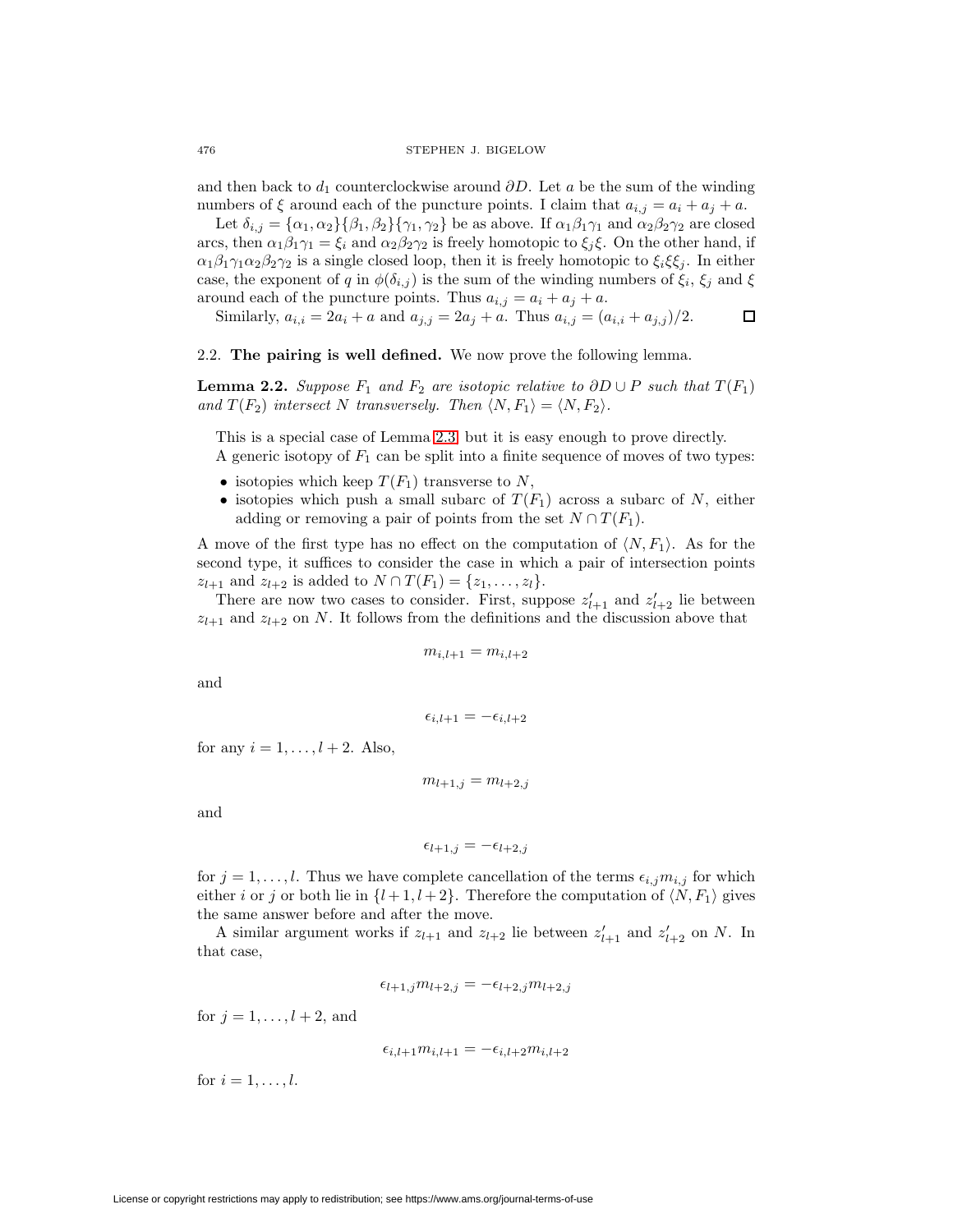<span id="page-6-0"></span>2.3. **The Basic Lemma.** We now prove the following lemma.

**Lemma 2.3** (The Basic Lemma). If  $[\sigma]$  lies in the kernel of the Lawrence-Krammer representation, then

$$
\langle N, F \rangle = \langle N, \sigma(F) \rangle
$$

for every noodle  $N$  and fork  $F$ .

Let  $[\sigma]$  be an element of the kernel of the Lawrence-Krammer representation. We can assume that the tine edges of F and  $\sigma(F)$  intersect N transversely. Then  $\Sigma(F)$  intersects  $\Sigma(N)$  transversely. Thus  $\tilde{\Sigma}(F)$  intersects any lift  $q^a t^b \tilde{\Sigma}(N)$  transversely. Let  $(q^a t^b \tilde{\Sigma}(N), \tilde{\Sigma}(F))$  denote the algebraic intersection number between these surfaces. Then an equivalent definition of the pairing between  $N$  and  $F$  is as follows:

$$
\langle N, F \rangle = \sum_{a,b \in \mathbf{Z}} (q^a t^b \tilde{\Sigma}(N), \tilde{\Sigma}(F)) q^a t^b.
$$

We must show that  $\tilde{\Sigma}(F)$  and  $\sigma(\tilde{\Sigma}(F))$  have the same algebraic intersection number with  $q^a t^b \tilde{\Sigma}(N)$ . The difficulty comes from the fact that the surfaces  $\tilde{\Sigma}(N)$  and  $\tilde{\Sigma}(F)$ are not closed, but are only properly embedded. The algebraic intersection between two properly embedded surfaces can be problematic, since it may be possible to push intersections off to infinity. To solve this problem, we will prove the existence of an immersed closed surface  $\Sigma_2(F)$  which is equal to  $(1-q)^2(1+qt)\Sigma(F)$  outside a small neighborhood of the puncture points.

Let F be a fork. Let the endpoints of  $T(F)$  be  $p_i$  and  $p_j$ . Let  $\nu(p_i)$  and  $\nu(p_j)$ be disjoint  $\epsilon$ -neighborhoods of  $p_i$  and  $p_j$  respectively such that  $\nu(p_k) \cap P = \{p_k\}$ for  $k = i, j$ . Let U be the set of  $\{x, y\} \in C$  such that at least one of x and y lies in  $\nu(p_i) \cup \nu(p_j)$ . Fix a basepoint  $u_0 = \{u_1, u_2\} \in U$ , where  $u_1 \in \nu(p_i)$  and  $u_2 \in \nu(p_j)$ . Let  $\tilde{U}$  be the pre-image of U in  $\tilde{C}$ . This is a connected covering space of U. Choose a lift  $\tilde{u}_0$  of  $u_0$  to  $\tilde{C}$ .

Now  $\tilde{\Sigma}(F)$  represents an element of the relative homology group  $H_2(\tilde{C}, \tilde{U})$ . Our goal is to find a corresponding element of the homology group  $H_2(\tilde{C})$ . We start by analyzing  $\pi_1(U, u_0)$ . This will give us information about the subgroup  $\pi_1(U, \tilde{u}_0)$ . This in turn will give us information about  $H_1(\tilde{U})$ . Finally, we will use the long exact sequence of relative homology to obtain the required element of  $H_2(\tilde{C})$ .

Using the arcs shown in Figure [2,](#page-7-0) we define the following elements of  $\pi_1(U, u_0)$ :

$$
a_1 = {\gamma_1, u_2},
$$
  
\n
$$
a_2 = {u_1, \gamma_2},
$$
  
\n
$$
b_1 = {\alpha_1, \beta_1 \beta_2 \beta_3} {\alpha_2 \alpha_3, u_1},
$$
  
\n
$$
b_2 = {\alpha_1 \alpha_2 \alpha_3, \beta_1} {u_2, \beta_2 \beta_3}.
$$

Note that  $b_1$  and  $b_2$  are homotopic in C, but not in U.

<span id="page-6-1"></span>The following relations hold in  $\pi_1(U, u_0)$ :

$$
(2) \t\t [a_1, a_2] = 1,
$$

$$
(3) \t\t [a_1, b_1 a_1 b_1] = 1,
$$

(4) 
$$
[a_2, b_2 a_2 b_2] = 1.
$$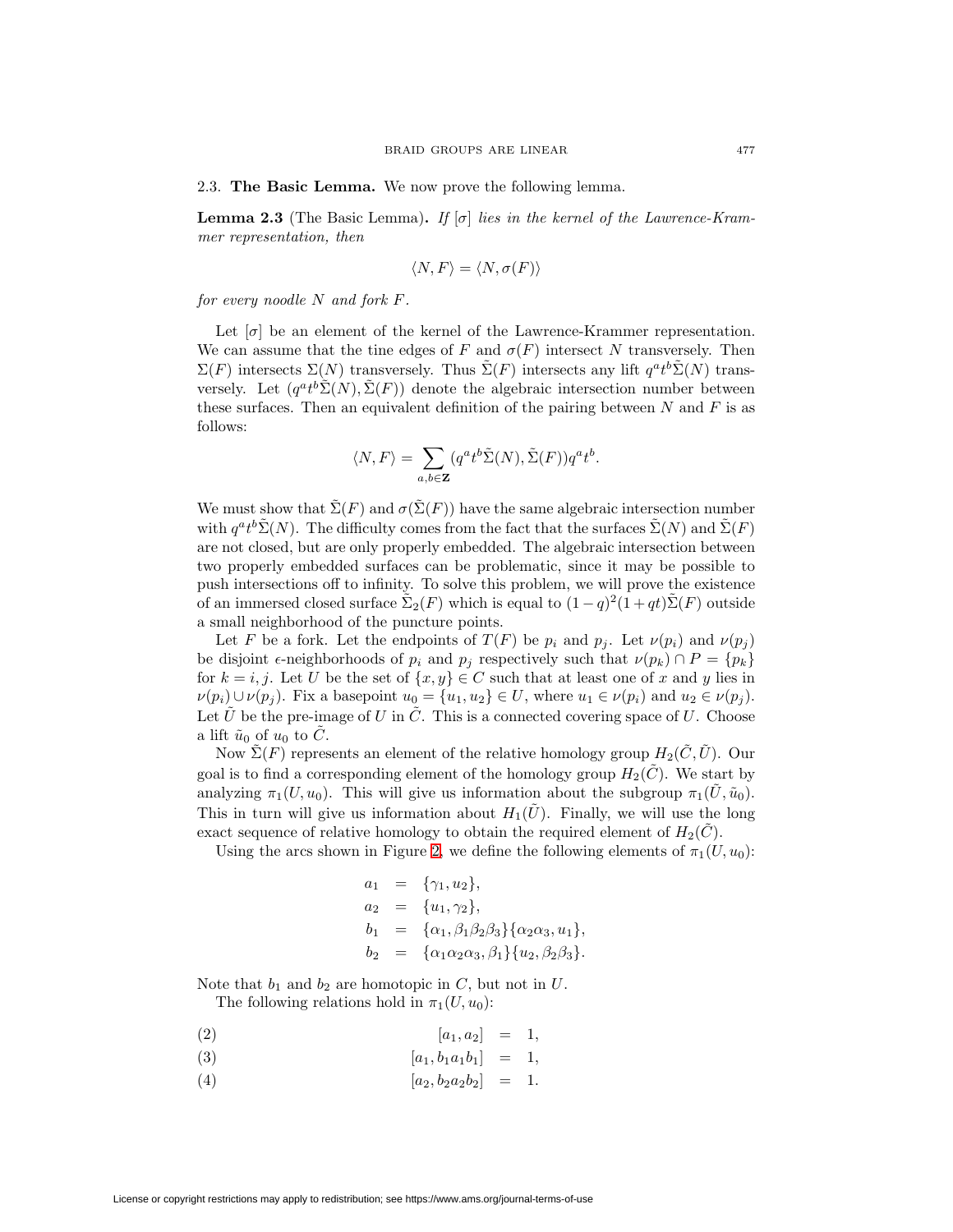

<span id="page-7-0"></span>Figure 2. Some arcs in D.

The first of these is obvious. The second follows from the fact that  $b_1a_1b_1$  is equal in  $\pi_1(U, u_0)$  to  $\{u_1, \delta\}$ , where  $\delta$  is a curve based at  $u_2$  which passes counterclockwise around  $p_1$  and  $u_1$ . The third follows by a similar argument.

We now analyze  $\pi_1(\tilde{U}, \tilde{u}_0)$ , considered as a subgroup of  $\pi_1(U, u_0)$ . Let  $i: U \to C$ be the inclusion map and let  $i_*$  be the induced map on fundamental groups. Then  $\pi_1(\tilde{U}, \tilde{u}_0)$  is the kernel of the map  $\phi i_*$ . We define the following elements of  $\pi_1(\tilde{U}, \tilde{u}_0)$ :

$$
a = a_2^{-1}a_1,
$$
  
\n
$$
b = b_2^{-1}b_1,
$$
  
\n
$$
c = a_1^{-1}b_1^{-1}a_1b_1,
$$
  
\n
$$
d = a_2^{-1}b_2^{-1}a_2b_2.
$$

If  $x \in \pi_1(\tilde{U}, \tilde{u}_0)$  and  $y \in \pi_1(U, u_0)$ , then the conjugate  $x^y = y^{-1}xy$  is also an element of  $\pi_1(\tilde{U}, \tilde{u}_0)$ . The following relations hold in  $\pi_1(\tilde{U}, \tilde{u}_0)$ :

<span id="page-7-1"></span>
$$
(5) \qquad \qquad a^{a_1} = a,
$$

(6) 
$$
c^{b_1 a_1} c = 1,
$$

$$
(7) \t\t d^{b_2a_2}d = 1,
$$

$$
(8) \t\t dba^{b_1} = ab^{a_1}c.
$$

To see this, rewrite these relations in terms of  $a_1$ ,  $a_2$ ,  $b_1$  and  $b_2$ . The first three translate into equations [\(2\)](#page-6-1) to [\(4\)](#page-6-1). The fourth translates into a trivial identity.

If  $x \in \pi_1(\tilde{U}, \tilde{u}_0)$ , let [x] denote the corresponding element of  $H_1(\tilde{U})$ . Note that if  $x \in \pi_1(\tilde{U}, \tilde{u}_0)$  and  $y \in \pi_1(U, u_0)$ , then  $[x^y] = \phi(y)^{-1}[x]$ . The relations given in equations [\(5\)](#page-7-1) to [\(8\)](#page-7-1) give rise to the following relations in  $H_1(\tilde{U})$ :

$$
(q^{-1} - 1)[a] = 0,
$$
  
\n
$$
(q^{-1}t^{-1} + 1)[c] = 0,
$$
  
\n
$$
(q^{-1}t^{-1} + 1)[d] = 0,
$$
  
\n
$$
(q^{-1} - 1)[b] = (t^{-1} - 1)[a] - [c] + [d].
$$

Combining these relations, we obtain

$$
(1 - q)^2 (1 + qt)[b] = 0.
$$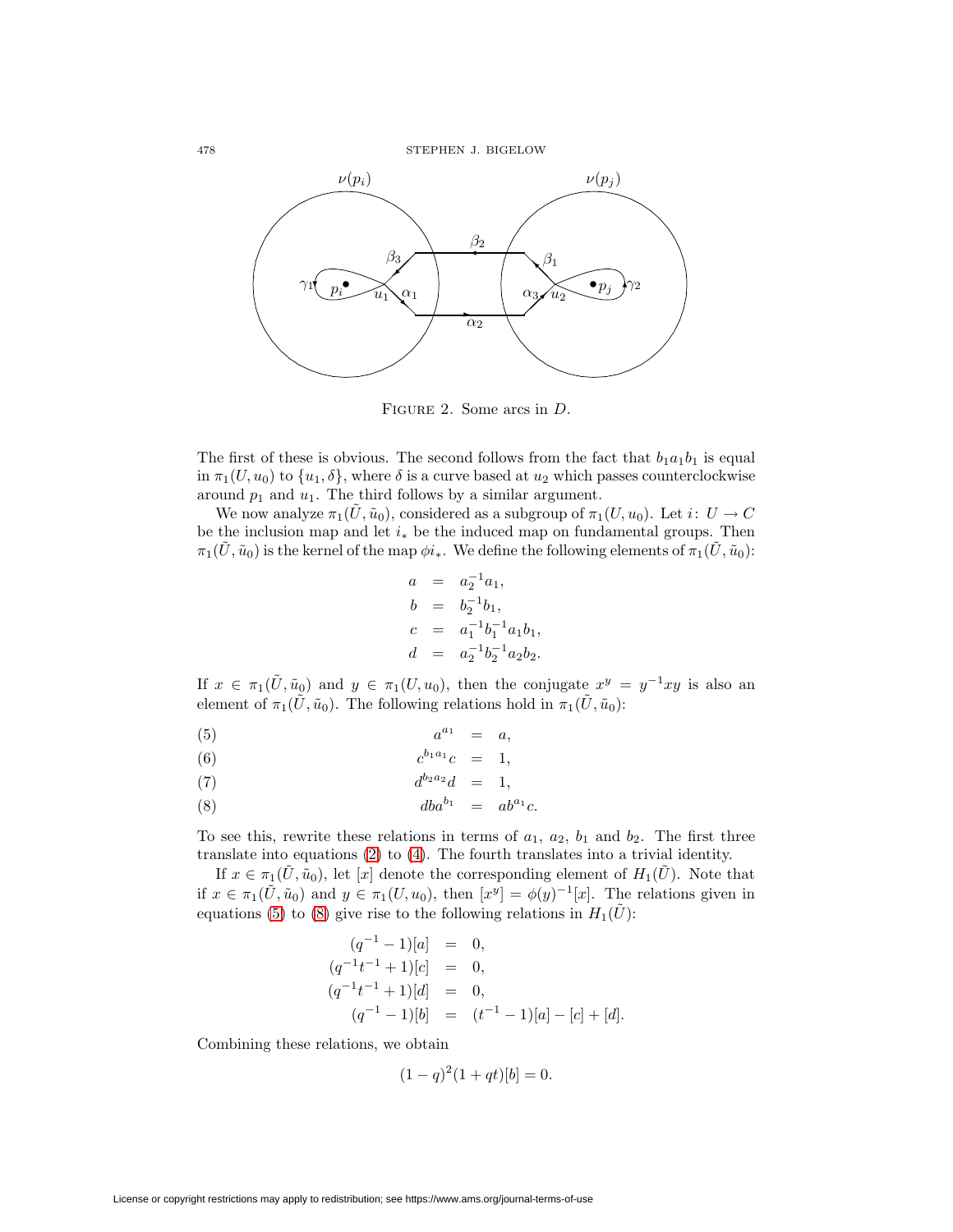Let  $[\tilde{\Sigma}(F)]$  be the element of  $H_2(\tilde{C}, \tilde{U})$  represented by  $\tilde{\Sigma}(F)$ . The long exact sequence of relative homology gives us the following exact sequence of Λ-modules:

$$
H_2(\tilde{C}) \stackrel{j_*}{\to} H_2(\tilde{C}, \tilde{U}) \stackrel{\partial}{\to} H_1(\tilde{U}).
$$

But  $\partial[\tilde{\Sigma}(F)] = [b]$ . It follows that

$$
(1-q)^2(1+qt)[\tilde{\Sigma}(F)]=j_*[\tilde{\Sigma}_2(F)]
$$

for some  $[\tilde{\Sigma}_2(F)] \in H_2(\tilde{C})$  represented by some immersed closed surface  $\tilde{\Sigma}_2(F)$ . Then  $\tilde{\Sigma}_2(F)$  is setwise equal to  $(1-q)^2(1+qt)\tilde{\Sigma}(F)$  outside U.

Let N be a noodle which intersects  $T(F)$  transversely. Choose  $\nu(p_i)$  and  $\nu(p_j)$ small enough so as not to intersect  $N$ . Then

$$
(1-q)^{2}(1+qt)\langle N, F\rangle = \sum_{a,b\in\mathbf{Z}} (q^{a}t^{b}\tilde{\Sigma}(N), \tilde{\Sigma}_{2}(F))q^{a}t^{b}.
$$

Now  $\sigma$  is an element of the kernel of the Lawrence-Krammer representation, so acts as the identity on  $H_2(\tilde{C})$ . Thus the surfaces  $\tilde{\Sigma}_2(F)$  and  $\sigma(\tilde{\Sigma}_2(F))$  represent the same element of homology, so have the same algebraic intersection with any  $q^{\alpha}t^{\beta}\tilde{\Sigma}(N)$ . Since  $\Lambda$  is a domain, it follows that  $\langle N, \sigma(F)\rangle = \langle N, F\rangle$ .

2.4. **Alternative proofs.** There are many possible approaches to proving the Basic Lemma. The proof given above is a compromise of sorts, since it proves the existence of an appropriate element of  $H_2(C)$ , but does so in a non-constructive way.

It is possible to give a more constructive proof which uses an explicit computation of  $H_2(C)$ . One obtains a concrete description of an immersed genus two surface which can be seen to be the same as  $(1 - q)^2 (1 + qt) \tilde{\Sigma}(F)$  away from the puncture points. This is perhaps best done in private, since the details are only convincing to the person who figures them out. Some details of a computation of  $H_2(C)$  will be given in Section [4.](#page-11-0) See also [\[Law90\]](#page-15-4), where Lawrence computes the middle homology of a covering space of the space of *ordered k*-tuples of distinct points in the *n*-times punctured disk, where  $k$  can be any positive integer.

It is tempting to seek a less constructive proof which makes no reference to  $\Sigma_2(F)$ . It is intuitively obvious that the problem of pushing intersections off to infinity does not arise in the context of forks and noodles. However this line of reasoning runs into some technical difficulties which I feel distract from the true nature of the problem at hand. A proof that  $B_n$  acts faithfully on  $H_2(C)$  should refer to an element of  $H_2(C)$ .

It is possible to prove that braid groups are linear without reference to  $C$ , let alone  $H_2(C)$ . The Lawrence-Krammer representation can be defined to be the action of  $B_n$  on a  $\Lambda$ -module consisting of formal linear combinations of forks subject to certain relations, as described by Krammer in [\[Kra99\]](#page-15-3). The pairing  $\langle N, F \rangle$  can be defined solely in terms of winding numbers. One must check that this pairing respects the relations between forks. The Basic Lemma then follows immediately. The rest of the proof that the Lawrence-Krammer representation is faithful proceeds virtually unchanged.

#### 3. The representation is faithful

<span id="page-8-0"></span>In this section, we prove that the Lawrence-Krammer representation is faithful. The key step is to prove that the pairing  $\langle N, F \rangle$  detects geometric intersection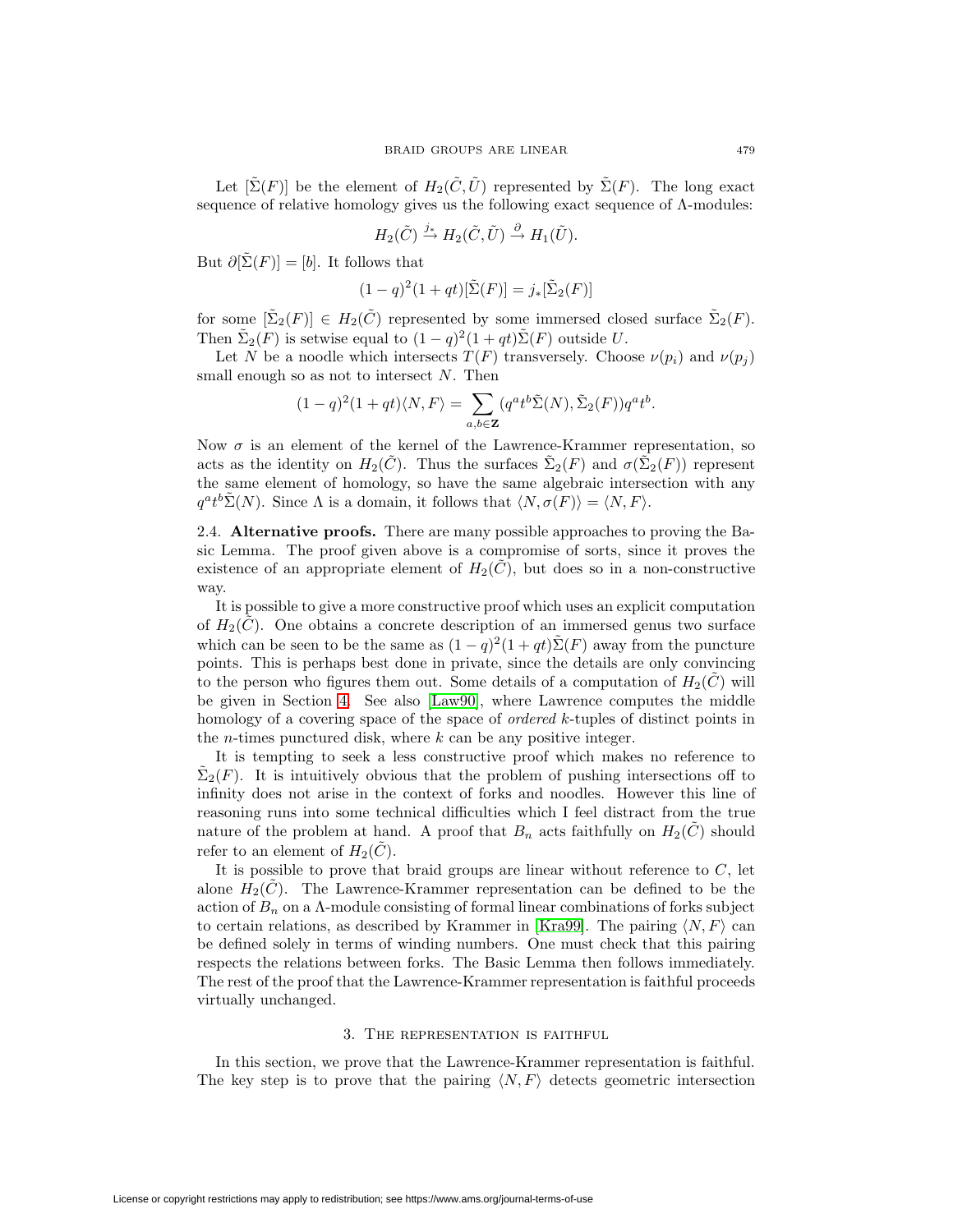between N and  $T(F)$ . That is,  $\langle N, F \rangle$  is zero if and only if  $T(F)$  can be isotoped off N relative to  $\partial D \cup P$ .

We will use the following lemma from the basic theory of curves on surfaces.

<span id="page-9-1"></span>**Lemma 3.1.** Let  $\alpha$  and  $\beta$  be simple closed curves in an orientable surface  $\Sigma$  which intersect transversely. The following are equivalent.

- $\alpha$  is isotopic to a simple closed curve which intersects  $\beta$  at fewer points,
- $\alpha$  and  $\beta$  cobound a "digon", that is, an embedded disk in  $\Sigma$  whose boundary consists of one subarc of  $\alpha$  and one subarc of  $\beta$ .

A proof can be found in [\[FLP91,](#page-15-7) Proposition 3.10], or [\[PR99,](#page-15-8) Proposition 3.7].

This lemma as stated does not apply to the case of a noodle and the tine edge of a fork, since these are embedded edges and not simple closed curves. However these edges can be easily extended to simple closed curves by attaching handles to the surface  $D \setminus P$ . We will therefore use the above lemma in the context of noodles and forks without further comment.

Note that if  $\alpha$  and  $\beta$  cobound a digon, then it is easy to show that they cobound an "innermost digon" whose interior is disjoint from  $\alpha \cup \beta$ .

3.1. **The Key Lemma.** We now prove the following lemma.

**Lemma 3.2** (The Key Lemma)**.** Let N be a noodle and let F be a fork. Then  $\langle N, F \rangle = 0$  if and only if  $T(F)$  is isotopic relative to  $\partial D \cup P$  to an arc which is disjoint from N.

Let  $N$  be a noodle and let  $F$  be a fork. By applying a preliminary isotopy, we can assume that  $T(F)$  intersects N transversely at  $z_1, \ldots, z_l$ , where l is the minimal possible number of points of intersection. Let  $F'$  be a parallel copy of  $F$ such that  $T(F')$  intersects N transversely at  $z'_1, \ldots, z'_l$ , where  $z_i$  and  $z'_i$  are joined by a short arc in N which lies in the narrow strip bounded by  $T(F)$  and  $T(F')$ . Let  $m_{i,j} = q^{a_{i,j}} t^{b_{i,j}}$  be such that  $m_{i,j} \tilde{\Sigma}(N)$  intersects  $\tilde{\Sigma}(F)$  at a point lying over  $\{z_i, z'_j\} \in C$ . Let  $\epsilon_{i,j}$  be the sign of that intersection. Recall

<span id="page-9-0"></span>(9) 
$$
\langle N, F \rangle = \sum_{i=1}^{l} \sum_{j=1}^{l} \epsilon_{i,j} m_{i,j}.
$$

If  $l = 0$ , then clearly  $\langle N, F \rangle = 0$ . We now assume  $l > 0$  and show that  $\langle N, F \rangle \neq 0$ . We use the following lexicographic ordering on the set of monomials  $q^a t^b$ .

**Definition 3.3.** We say  $q^a t^b \leq q^{a'} t^{b'}$  if and only if either

- $a < a'$ , or
- $a = a'$  and  $b \leq b'$ .

For  $i, j \in \{1, ..., l\}$  we say that  $m_{i,j}$  is maximal if  $m_{i,j} \geq m_{i',j'}$  for all  $i', j' \in$  $\{1,\ldots,l\}.$ 

**Claim 3.4.** If  $m_{i,j}$  is maximal, then  $m_{i,i} = m_{j,j} = m_{i,j}$ .

Recall equation [\(1\)](#page-4-0), which states that  $\epsilon_{i,j} = -(-1)^{b_{i,i}+b_{j,j}+b_{i,j}}$ . The above claim implies that if  $m_{i,j}$  is maximal, then  $\epsilon_{i,j} = -(-1)^{b_{i,j}}$ . Thus all maximal monomials occur with the same sign in equation [\(9\)](#page-9-0). Therefore  $\langle N, F \rangle$  cannot equal zero. It remains only to prove the claim.

Suppose  $m_{i,j}$  is maximal. Then  $a_{i,j}$  is maximal among all the integers  $a_{i',j'}$ . By Lemma [2.1](#page-4-1) it follows that  $a_{i,i} = a_{j,j} = a_{i,j}$ .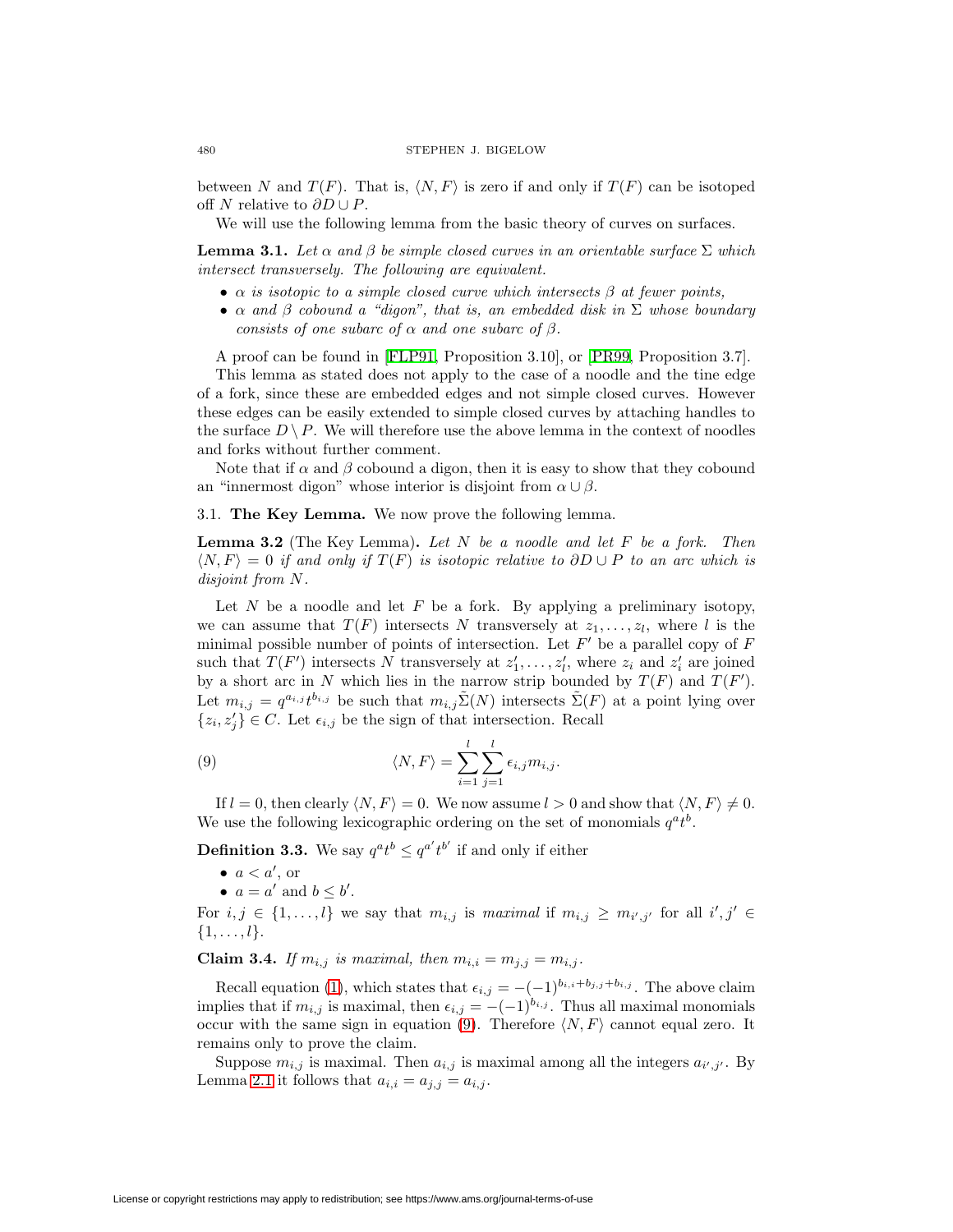We now show that  $b_{i,i} = b_{i,j}$ . Since  $m_{i,j}$  is maximal and  $a_{i,i} = a_{i,j}$ , it follows that  $b_{i,i} \leq b_{i,j}$ . Suppose, seeking a contradiction, that  $b_{i,i} < b_{i,j}$ . Let  $\alpha$  be an embedded arc from  $z_i'$  to  $z_j'$  along  $T(F')$ . Let  $\beta$  be an embedded arc from  $z_j'$  to  $z_i'$ along N.

If  $\beta$  does not pass through the point  $z_i$ , let w be the winding number of  $\alpha\beta$ around  $z_i$ . I claim that  $b_{i,j} - b_{i,i} = 2w$ . To see this, consider the lift of  $\{z_i, \alpha \beta\}$  to  $\tilde{C}$  which starts in  $\tilde{\Sigma}(F)$ . This goes from  $m_{i,i}\tilde{\Sigma}(N)$  to  $m_{i,j}\tilde{\Sigma}(N)$ . Thus  $m_{i,j}m_{i,i}^{-1}$  $\phi({z_i, \alpha\beta})$ . Taking the exponent of t in both sides gives the required equality.

If  $\beta$  does pass through  $z_i$ , first modify  $\beta$  in a small neighborhood of  $z_i$  so that  $z_i$  lies to its left, then let w be the winding number of  $\alpha\beta$  around  $z_i$ . I claim that  $1+b_{i,j}-b_{i,i} = 2w$ . We use a similar argument to that of the previous case. However  $\beta$  deviates from N to pass around  $z_i$  in a counterclockwise (positive) direction. As a result,  $\{z_i, \alpha \beta\}$  lifts to an arc from  $m_{i,i} \tilde{\Sigma}(N)$  to  $t m_{i,j} \tilde{\Sigma}(N)$ . The extra factor of  $\boldsymbol{t}$  accounts for the addition of one to the left-hand side of the equation.

In either case, our assumption that  $b_{i,i} < b_{i,j}$  implies that w is greater than zero. Let  $D_1 = D \setminus \{z_i\}$ . Let  $\pi: D_1 \to D_1$  be the universal (infinite cyclic) cover. Let  $\tilde{\alpha}$  be a lift of  $\alpha$  to  $\tilde{D}_1$ . Let  $\tilde{\beta}$  be the lift of  $\beta$  to  $\tilde{D}_1$  which starts at  $\tilde{\alpha}(1)$ . Let  $\gamma$  be a loop in  $D_1$  based at  $z'_i$  which winds w times around  $z_i$  in the clockwise (negative) direction, is null-homotopic in  $D \setminus P$ , and intersects  $\alpha$  and  $\beta$  only at its endpoints. Let  $\tilde{\gamma}$  be the lift of  $\gamma$  to an arc from  $\tilde{\beta}(1)$  to  $\tilde{\alpha}(0)$ . Choose  $\gamma$  so that  $\tilde{\gamma}$ is an embedded arc.

Let  $\tilde{z}'_k$  be the first point on  $\tilde{\alpha}$  which intersects  $\tilde{\beta}$  (possibly  $\tilde{\alpha}(1)$ ). This must be a lift of  $z'_k$  for some  $k = 1, \ldots, l$ . Let  $\tilde{\alpha}'$  be the initial segment of  $\tilde{\alpha}$  ending at  $\tilde{z}'_k$ . Let  $\tilde{\beta}'$  be the final segment of  $\tilde{\beta}$  starting at  $\tilde{z}'_k$ . Let  $\tilde{\delta} = \tilde{\alpha}' \tilde{\beta}' \tilde{\gamma}$ .

Now  $\delta$  is a simple closed curve in  $\tilde{D}_1$ , so by the Jordan curve theorem it must bound a disk B. Since  $\gamma$  passes clockwise around  $z_i$ , there is a non-compact region to the right of  $\delta$ . Thus  $\delta$  must pass counterclockwise around B.

Let  $\alpha'$ ,  $\beta'$  and  $\delta$  be the projections of  $\tilde{\alpha}'$ ,  $\tilde{\beta}'$  and  $\tilde{\delta}$  to  $D_1$ . Then  $a_{i,k} - a_{i,i}$  is equal to the sum of the winding numbers of  $\delta$  around each of the puncture points. This is equal to the cardinality of  $\tilde{B} \cap \pi^{-1}(P)$ . Since  $a_{i,i}$  is maximal among all integers  $a_{i',j'}$ , we must have  $a_{i,k} = a_{i,i}$  and  $\tilde{B} \cap \pi^{-1}(P) = \emptyset$ . We use  $\tilde{B}$  to find a digon cobounded by  $\alpha'$  and  $\beta'$ .

If  $\alpha' \beta'$  is a simple closed curve, then there is no problem. The curve  $\delta = \alpha' \beta' \gamma$ is null-homotopic in  $D \setminus P$ . But  $\gamma$  was chosen to be null-homotopic in  $D \setminus P$ . Thus  $\alpha' \beta'$  is a null-homotopic simple closed curve, and hence bounds a disk in  $D \setminus P$ .

Now suppose the curve  $\alpha' \beta'$  is not embedded. Consider the intersection of  $\pi^{-1}(\alpha')$  with the interior of  $\tilde{B}$ . This is a non-empty collection of disjoint arcs, all of whose endpoints must lie on  $\tilde{\beta}'$ . Let  $\tilde{\alpha}''$  be an "innermost" such arc. In other words, if  $\tilde{\beta}''$  is the subarc of  $\tilde{\beta}'$  with the same endpoints as  $\tilde{\alpha}''$ , then  $\tilde{\beta}''$  intersects  $\pi^{-1}(\alpha')$  only at its endpoints. Let  $\alpha''$  and  $\beta''$  be the projections of  $\tilde{\alpha}''$  and  $\tilde{\beta}''$  to  $D \setminus P$ . Then  $\beta''$  meets  $\alpha'$  only at its endpoints, so  $\alpha''\beta''$  is a simple closed curve. Also  $\alpha''\beta''$  is null-homotopic in  $D \setminus P$ . Thus  $\alpha''\beta''$  bounds a disk in  $D \setminus P$ . This disk is a digon cobounded by  $\alpha'$  and  $\beta'$ .

Since  $\alpha'$  and  $\beta'$  cobound a digon, so do  $T(F)$  and N. This contradicts the fact that  $T(F)$  intersects N a minimal number of times. Therefore our assumption that  $b_{i,j} > b_{i,i}$  must have been false, so  $b_{i,j} = b_{i,i}.$ 

The proof that  $b_{i,j} = b_{j,j}$  is similar. This completes the proof of the claim, and hence of the Key Lemma.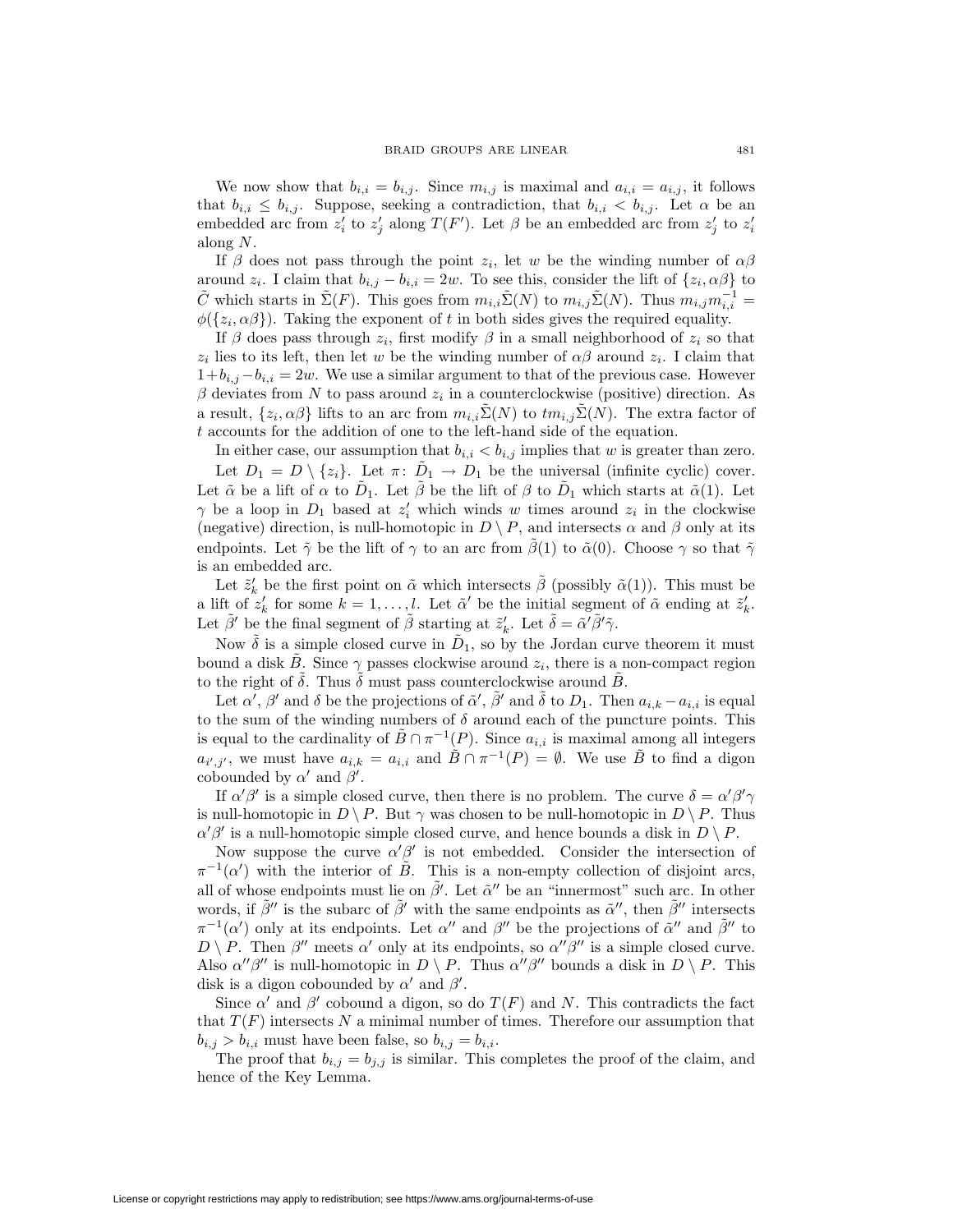

<span id="page-11-1"></span>FIGURE 3. The edge  $E_1$  and the noodle  $N_4$ .

3.2. **Proof of Theorem 1.1.** We now use the Basic Lemma and the Key Lemma to prove that the Lawrence-Krammer representation is faithful.

Suppose  $\sigma \in \mathcal{H}(D, P)$  is a homomorphism representing an element of the kernel of the Lawrence-Krammer representation. We will show that  $\sigma$  is isotopic relative to  $\partial D \cup P$  to the identity map.

Let D be the unit disk centered at the origin in the complex plain. Let  $p_1, \ldots, p_n$ lie on the real axis and satisfy  $-1 < p_1 < \cdots < p_n < 1$ . Let  $d_1$  and  $d_2$  lie in the lower half plane, with  $d_1$  to the left of  $d_2$ . For  $i = 1, \ldots, n-1$ , let  $E_i$  be the horizontal edge from  $p_i$  to  $p_{i+1}$ . For  $i = 1, \ldots, n$ , let  $N_i$  be the noodle which winds around  $p_i$ and no other puncture points, intersecting the real axis twice. See Figure [3.](#page-11-1)

Let F be a fork such that  $T(F) = E_1$ . Then  $\langle N_3, F \rangle = 0$ . By the Basic Lemma,  $\langle N_3, \sigma(F) \rangle = 0$ . By the Key Lemma, it follows that  $\sigma(E_1)$  is isotopic relative to  $\partial D \cup P$  to an arc which is disjoint from N<sub>3</sub>. By composing  $\sigma$  with an element of  $\mathcal{I}(D, P)$  if necessary, we can assume that  $\sigma(E_1)$  is disjoint from  $N_3$ .

Similarly,  $\sigma(E_1)$  can be isotoped so as to be disjoint from  $N_4$ . By Lemma [3.1,](#page-9-1) this isotopy can be performed by a sequence of moves which consist of eliminating digons, and hence do not introduce any new intersections with  $N_3$ . Thus we can assume that  $\sigma(E_1)$  is disjoint from both  $N_3$  and  $N_4$ .

Continuing in this way, we can assume that  $\sigma(E_1)$  is disjoint from  $N_i$  for all  $i = 3, \ldots, n$ . By applying one final isotopy relative to  $\partial D \cup P$ , we can assume that  $\sigma(E_1) = E_1$  (although we have not yet eliminated the possibility that  $\sigma$  reverses the orientation of  $E_1$ ).

We can repeat the above procedure to isotope  $\sigma(E_2)$  to  $E_2$  while leaving  $E_1$  fixed. Continuing in this way, we can assume that  $\sigma(E_i) = E_i$  for all  $i = 1, \ldots, n - 1$ . It follows that  $\sigma$  must be isotopic relative to  $\partial D \cup P$  to  $({\Delta}^2)^k$  for some  $k \in \mathbb{Z}$ , where  $\Delta^2$  is a Dehn twist about a curve which is parallel to  $\partial D$ .

Let F be a fork with tine edge  $E_1$  whose handle is a straight line from  $d_1$  to  $E_1$ . One can easily check that  $\langle N_1, F \rangle = -q$  and  $\langle N, (\Delta^2)^k(F) \rangle = -q(q^{2n}t^2)^k$ . By the Basic Lemma, it follows that  $k = 0$ , so  $\sigma$  represents the trivial braid.

### 4. Matrices for the Lawrence-Krammer representation

<span id="page-11-2"></span><span id="page-11-0"></span>In this section we show how to embed  $H_2(\tilde{C})$  into a vector space over **R**. The Lawrence-Krammer representation therefore induces a faithful representation over **R**. We give explicit matrices for this representation.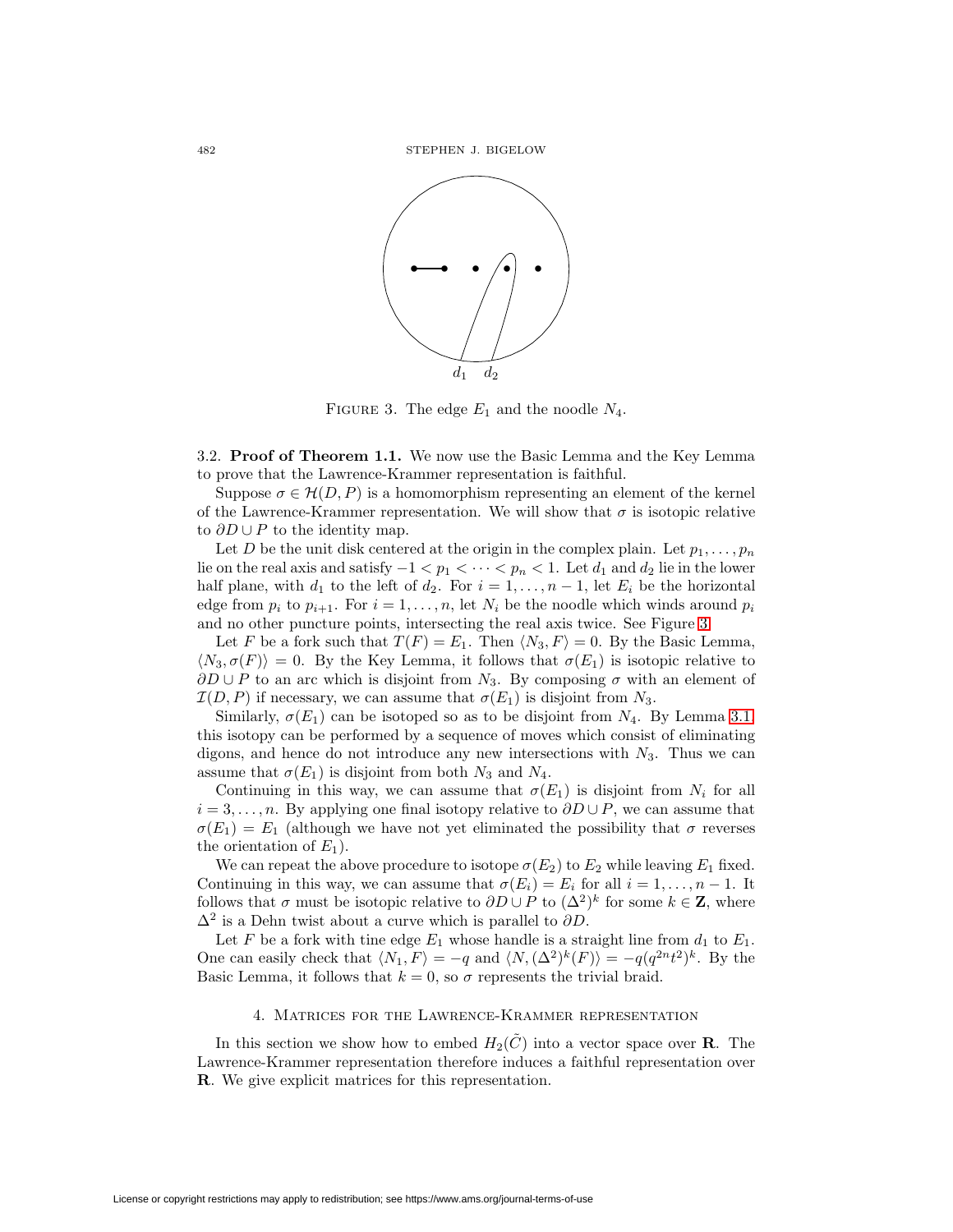**Theorem 4.1.** Consider  $\Lambda$  as a subring of **R** by assigning algebraically independent values to q and t. Then  $H_2(\tilde{C})$  embeds into the vector space  $\mathbf{R} \otimes H_2(\tilde{C})$ . This vector space has a basis

$$
\{v_{j,k} : 1 \le j < k \le n\}
$$

on which the standard generator  $\sigma_i$  of  $B_n$  acts as follows:

$$
\sigma_i(v_{j,k}) = \begin{cases} v_{j,k}, & i \notin \{j-1,j,k-1,k\}, \\ qv_{i,k} + (q^2 - q)v_{i,j} + (1-q)v_{j,k}, & i = j-1, \\ v_{j+1,k}, & i = j \neq k-1, \\ qv_{j,i} + (1-q)v_{j,k} + (q^2 - q)tv_{i,k}, & i = k-1 \neq j, \\ v_{j,k+1}, & i = k, \\ -tq^2v_{j,k}, & i = j = k-1. \end{cases}
$$

Proof. We prove this theorem by constructing a two-complex which is homotopy equivalent to C. Our methods require some geometric intuition (read: "handwaving"), and some details are left to the reader.

We describe a set of generators for  $\pi_1(C)$ . For  $j = 1, \ldots, n$ , let  $\xi_j$  be a closed curve in D based at  $d_1$  and passing counterclockwise around  $p_j$ , and let  $x_j$  be the arc  $\{\xi_j, d_2\}$  in C. Let  $\tau_1$  be an arc from  $d_1$  to  $d_2$ , and let  $\tau_2$  be an arc from  $d_2$  to  $d_1$  such that  $\tau_1\tau_2$  is a simple closed curve which is oriented counterclockwise and encloses no puncture points. Let y be the arc  $\{\tau_1, \tau_2\}$  in C. Let  $\mathcal{G} = \{x_1, \ldots, x_n, y\}$ .

We now describe some relations between these generators. For  $1 \leq j \leq n$ , let

$$
r_{j,j} = [x_j, y x_j y].
$$

For  $1 \leq j < k \leq n$ , let

$$
r_{j,k} = [x_j, yx_ky^{-1}].
$$

Let  $\mathcal{R} = \{r_{j,k} : 1 \le j \le k \le n\}.$ 

We will see that  $\langle \mathcal{G}|\mathcal{R}\rangle$  is a presentation for  $\pi_1(C)$ . In fact, we will show something stronger. Let K be the Cayley complex of the presentation  $\langle \mathcal{G} | \mathcal{R} \rangle$ . In other words, K has one vertex, one edge for each  $g \in \mathcal{G}$ , and one face  $f_r$  for each  $r \in \mathcal{R}$ , where  $\partial f_r$  is attached to the 1-skeleton according to the word r. We will show that  $C$  is homotopy equivalent to  $K$ .

Let  $\overline{C}$  be the set of *ordered* pairs of distinct points in  $D \setminus P$ . This is the double cover of C whose fundamental group is normally generated by  $x_1, \ldots, x_n$  and  $y^2$ .

Let  $X_j = yx_jy^{-1}$ . Let  $Y = y^2$ . Let  $\bar{\mathcal{G}} = \{x_1, \ldots, x_n, X_1, \ldots, X_n, Y\}$ . For  $1 \leq j \leq n$ , let

$$
\begin{aligned}\n\bar{r}_{j,j} &= [x_j, X_j Y], \\
\bar{r}'_{j,j} &= [X_j, Y x_j].\n\end{aligned}
$$

For  $1 \leq j < k \leq n$ , let

$$
\begin{array}{rcl}\n\bar{r}_{j,k} & = & [x_j, X_k], \\
\bar{r}'_{j,k} & = & [X_j, Y x_k Y^{-1}].\n\end{array}
$$

Let

$$
\bar{\mathcal{R}} = \{\bar{r}_{j,k} : 1 \le j \le k \le n\} \cup \{\bar{r}'_{j,k} : 1 \le j \le k \le n\}.
$$

Let  $\bar{K}$  be the Cayley complex of  $\langle \bar{\mathcal{G}} | \bar{\mathcal{R}} \rangle$ . Then  $\bar{K}$  is homotopy equivalent to the double cover of K whose fundamental group is normally generated by  $x_1, \ldots, x_n$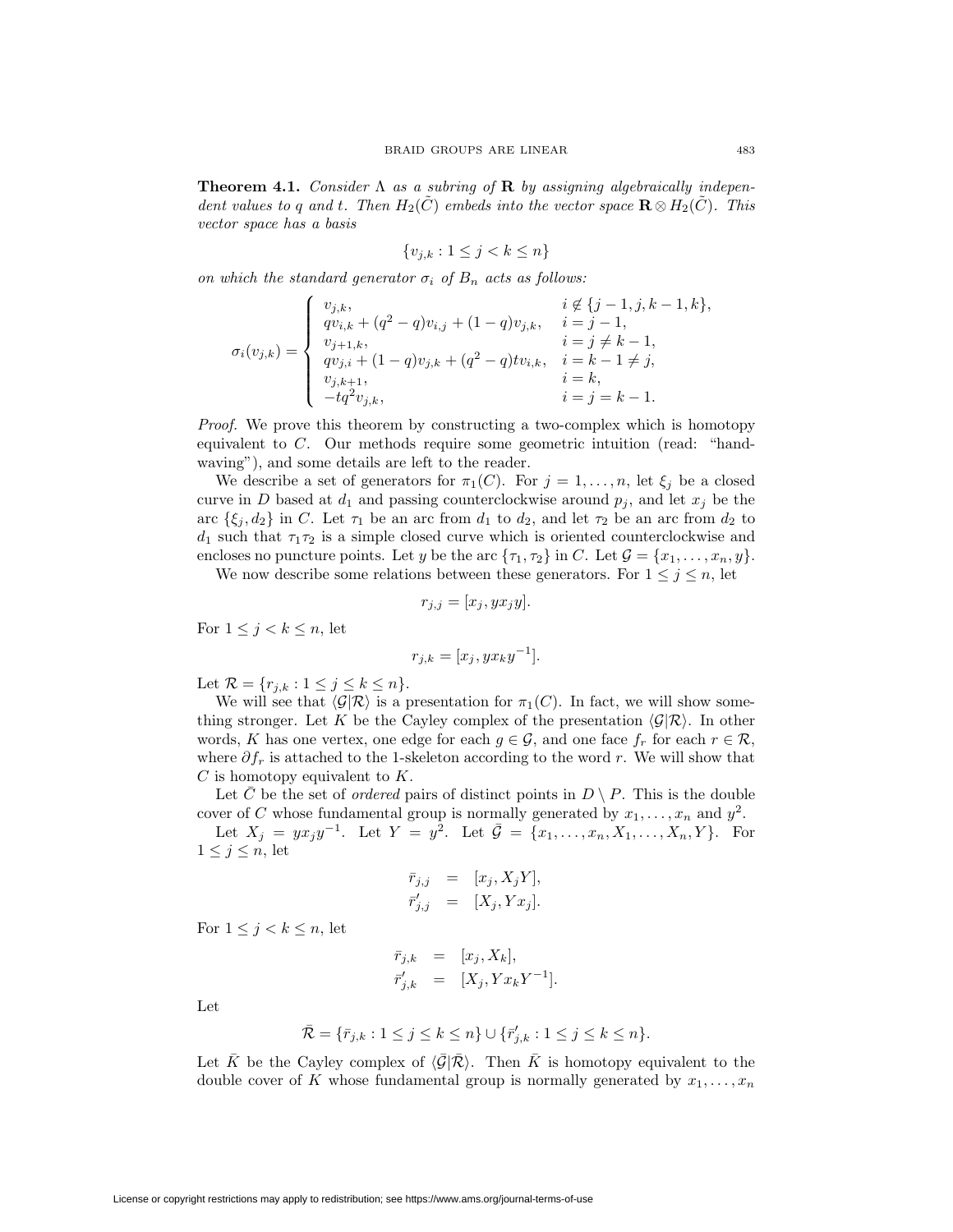and  $y^2$ . To show that C is homotopy equivalent to K, it suffices to show that C is homotopy equivalent to  $\overline{K}$ .

Let  $\pi: \bar{C} \to D \setminus P$  be the map obtained by projection onto the first coordinate. When restricted to the interior of C, this is a fiber bundle over the interior of  $D \backslash P$ whose fiber is an  $(n + 1)$ -times punctured open disk.

The base  $D \setminus P$  is homotopy equivalent to a graph with one vertex and n edges corresponding to  $x_1, \ldots, x_n$ . The fiber is homotopy equivalent to a graph with one vertex and  $n + 1$  edges corresponding to  $X_1, \ldots, X_n$  and Y. The fiber bundle structure implies that  $C$  is homotopy equivalent to the Cayley complex of a presentation  $\langle \bar{\mathcal{G}} | \bar{\mathcal{R}}' \rangle$ , where  $\bar{\mathcal{R}}'$  is a set of relations equating  $Y^{x_k}$  and  $X_j^{x_k}$  to words in  $\{X_1,\ldots,X_n,Y\}$ , for  $j,k \in \{1,\ldots,n\}$ . One can compute these relations  $\bar{\mathcal{R}}'$  by explicitly manipulating arcs in  $\overline{C}$ . They are as follows:

$$
\begin{array}{rcl}\nY^{x_k} & = & X_k Y X_k^{-1}, \\
X_j^{x_k} & = & \begin{cases}\nX_j Y X_j Y^{-1} X_j^{-1}, & j = k, \\
X_k Y X_k^{-1} Y^{-1} X_j Y X_k Y^{-1} X_k^{-1}, & j < k, \\
X_j, & j > k.\n\end{cases}\n\end{array}
$$

One can transform the relations  $\bar{\mathcal{R}}'$  to  $\bar{\mathcal{R}}$  using moves which can be realized by isotopy of the attaching maps of the faces in the Cayley complex. Thus  $\overline{C}$  is homotopy equivalent to  $\bar{K}$ , and hence C is homotopy equivalent to K.

We are now ready to compute  $H_2(\tilde{C})$ . Let  $\mathcal{C}_1$  and  $\mathcal{C}_2$  be the free A-modules with bases  $\{e_g : g \in \mathcal{G}\}\$  and  $\{f_r : r \in \mathcal{R}\}\$  respectively. For any word w in  $\mathcal{G}$  we define  $[w] \in \mathcal{C}_1$  inductively according to the rules

$$
[1] = 0,
$$
  
\n
$$
[gw] = e_g + \phi(g)[w],
$$
  
\n
$$
[g^{-1}w] = \phi(g)^{-1}([w] - e_g),
$$

for any  $g \in \mathcal{G}$ . Then  $H_2(\tilde{C})$  is the kernel of the map  $\partial: \mathcal{C}_2 \to \mathcal{C}_1$  given by  $\partial f_r = [r]$ . We compute the following:

$$
\partial f_r = \begin{cases} (1+q^{-1}t^{-1})((1-t)[x_j] + (q-1)[y]) & \text{if } r = r_{j,j}, \\ (q^{-1}-q^{-2})(-[x_j] + t[x_k] - (q-1)[y]) & \text{if } r = r_{j,k}, \text{ where } j < k. \end{cases}
$$

Think of  $\partial$  as a matrix over  $\Lambda$ . Then **R**  $\otimes$  H<sub>2</sub>( $\tilde{C}$ ) is the kernel of the same matrix thought of as a matrix over **R**. It is an exercise in linear algebra to compute this. It has basis  $\{v_{j,k} : 1 \leq j < k \leq n\}$ , where

$$
v_{j,k} = (q-1)f_{j,j} - (q-1)tf_{k,k} + (1-t)(1+qt)f_{j,k}.
$$

Thus  $H_2(\tilde{C})$  is the set of those **R**-linear combinations of the  $v_{j,k}$  which can be written as a  $\Lambda$ -linear combination of the  $f_r$ .

We now define certain forks  $F_{j,k}$  which will correspond to the basis vectors  $v_{j,k}$ . Let D be the unit disk centered at the origin in the complex plain. Let  $p_1, \ldots, p_n$ lie on the real axis and satisfy  $-1 < p_1 < \cdots < p_n < 1$ . Let  $d_1$  and  $d_2$  lie in the lower half plane, with  $d_1$  to the left of  $d_2$ . For each  $1 \leq j < k \leq n$ , let  $F_{j,k}$  be a fork which lies entirely in the closed lower half plane such that the endpoints of  $T(F)$ are  $p_j$  and  $p_k$ . Such an  $F_{j,k}$  is uniquely determined up to isotopy by j and k, and will be called a *standard fork*.

Let  $D' \subset D$  be a disk containing  $F_{j,k}$  such that  $D' \cap P = \{p_j, p_k\}$ . Let C' be the set of unordered pairs of distinct points in D'. Let  $\tilde{C}'$  be the pre-image of  $C'$  in  $\tilde{C}$ .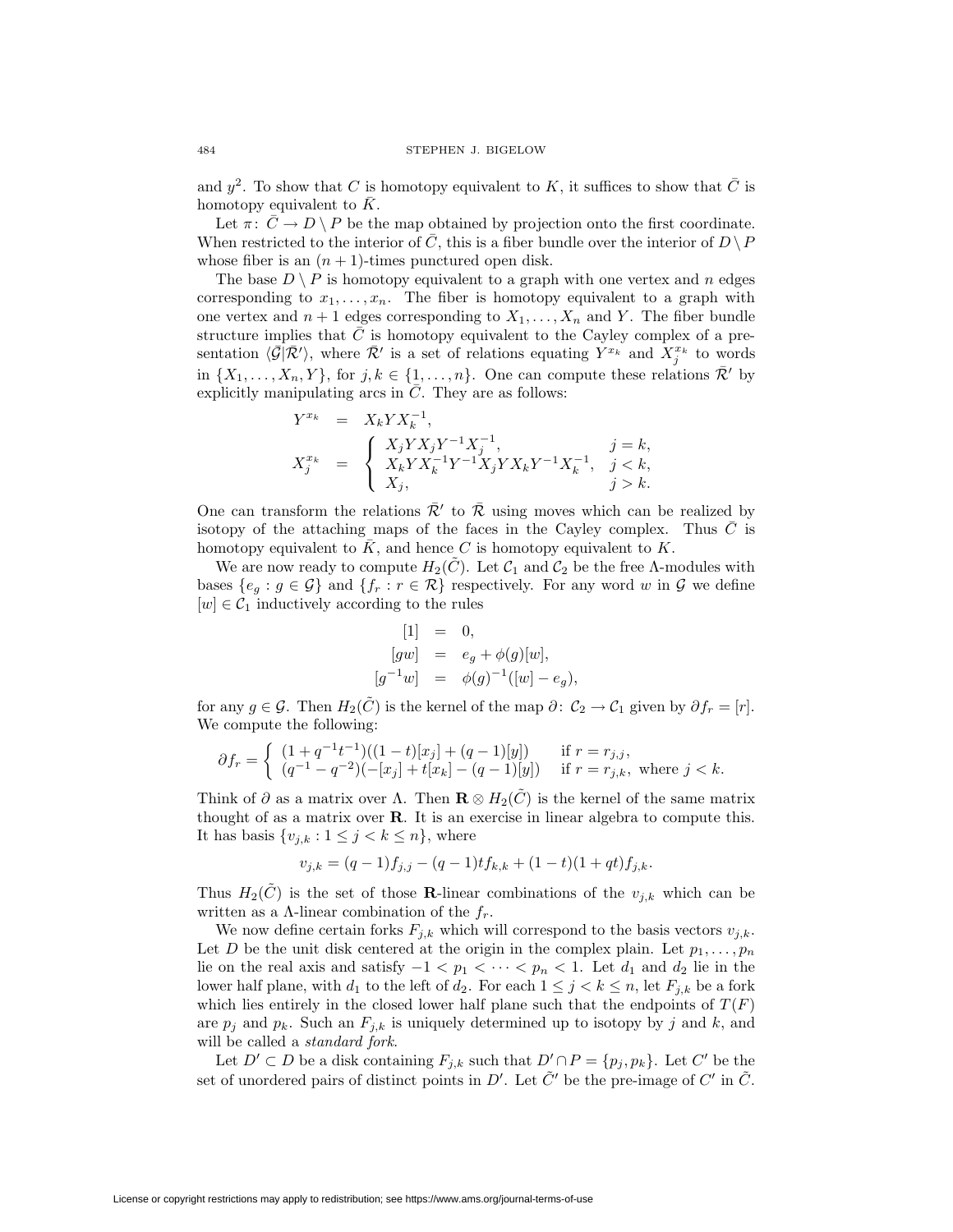We can consider  $v_{j,k}$  as an element of  $H_2(\tilde{C}')$ , in which case it generates  $H_2(\tilde{C}')$  as a A-module. The surface  $\tilde{\Sigma}_2(F_{j,k})$  lies in  $\tilde{C}'$ , so must represent the homology class  $\lambda v_{i,k}$  for some  $\lambda \in \Lambda$ . The value of  $\lambda$  does not depend on j and k. (Actually  $\lambda = 1$ , but we will not need this fact.)

To write  $\sigma_i(v_{j,k})$  in terms of basis vectors, we must find a linear combination of standard forks which represents the same element of  $H_2(\tilde{C})$  as the fork  $\sigma_i(F_{j,k})$ . In the cases

- $i \notin \{j-1, j, k-1, k\},\$
- $i = j \neq k 1$ , and
- $\bullet i = k,$

there is no problem because  $\sigma_i(F_{j,k})$  is a standard fork.

In the case  $i = j = k - 1$ , the fork  $\sigma_i(F_{j,k})$  has the same tine edge as  $F_{j,k}$ . It follows that it represents the same surface in  $\tilde{C}$ , up to a change in orientation and application of a covering transformation. With some thought, or by pairing with an appropriate noodle, it is not hard to check that the correct formula is  $\sigma_i(v_{j,k}) = -tq^2v_{j,k}.$ 

The remaining cases are  $i = j - 1$  and  $i = k - 1 \neq j$ . We will use the following claim.

**Claim 4.2.**  $\sigma_i(v_{i,k})$  is a linear combination of basis vectors  $v_{i',k'}$  which satisfy  $j', k' \in \{i, i+1, j, k\}.$ 

*Proof.* There exists a disk  $D' \subset D$  such that  $D'$  contains  $\sigma_i(F_{j,k})$ ,  $D'$  contains  $F_{j',k'}$ for all  $j', k' \in \{i, i+1, j, k\}$  with  $j' < k'$ , and  $D' \cap P = \{p_i, p_{i+1}, p_j, p_k\}$ . Let C' be the set of unordered pairs of distinct points in  $D' \setminus P$ . Let  $\tilde{C}'$  be the pre-image of C' in  $\tilde{C}$ . Then the vector space  $\mathbf{R} \otimes H_2(\tilde{C}')$  has a basis consisting of all  $v_{j',k'}$  with  $j', k' \in \{i, i+1, j, k\}$  and  $j' < k'$ . But  $\sigma(v_{j,k})$  can be considered as an element of  $H_2(\tilde{C}')$ , so must be a linear combination of these basis vectors. 口

In the case  $i = j-1$ , this claim implies that  $\sigma_i(F_{j,k})$  represents the same element of  $H_2(\tilde{C})$  as some linear combination of the three standard forks  $F_{i,j}$ ,  $F_{i,k}$ , and  $F_{j,k}$ . By pairing with some appropriate noodles it is not hard to check that the correct linear combination is as stated in Theorem [4.1.](#page-11-2) Similar methods can be used to verify Theorem [4.1](#page-11-2) in the last remaining case,  $i = k - 1 \neq j$ . This completes the proof of Theorem [4.1.](#page-11-2) П

We conclude with some remarks on the BMW representation of braid groups, defined independently by Birman and Wenzl in [\[BW89\]](#page-15-9), and by Murakami in [\[Mur87\]](#page-15-10). V. Jones noticed a striking resemblance between the matrices described in Theorem [4.1](#page-11-2) and those of a certain irreducible summand of the BMW representation. He asserted that the two representations should be the same after some renormalization. The details are worked out by Zinno in [\[Zin\]](#page-15-11). At present, there seems to be no deep explanation for this coincidence.

#### **REFERENCES**

- <span id="page-14-0"></span>[Big99] Stephen Bigelow, The Burau representation is not faithful for  $n = 5$ , Geometry and Topology **3** (1999), 397–404. CMP 2000:05
- <span id="page-14-1"></span>[Bir74] Joan S. Birman, Braids, links, and mapping class groups, Princeton University Press, Princeton, N.J., 1974, Annals of Mathematics Studies, No. 82. MR **51:**[11477](http://www.ams.org/mathscinet-getitem?mr=51:11477) (Erratum MR **54:**[13894\)](http://www.ams.org/mathscinet-getitem?mr=54:13894)